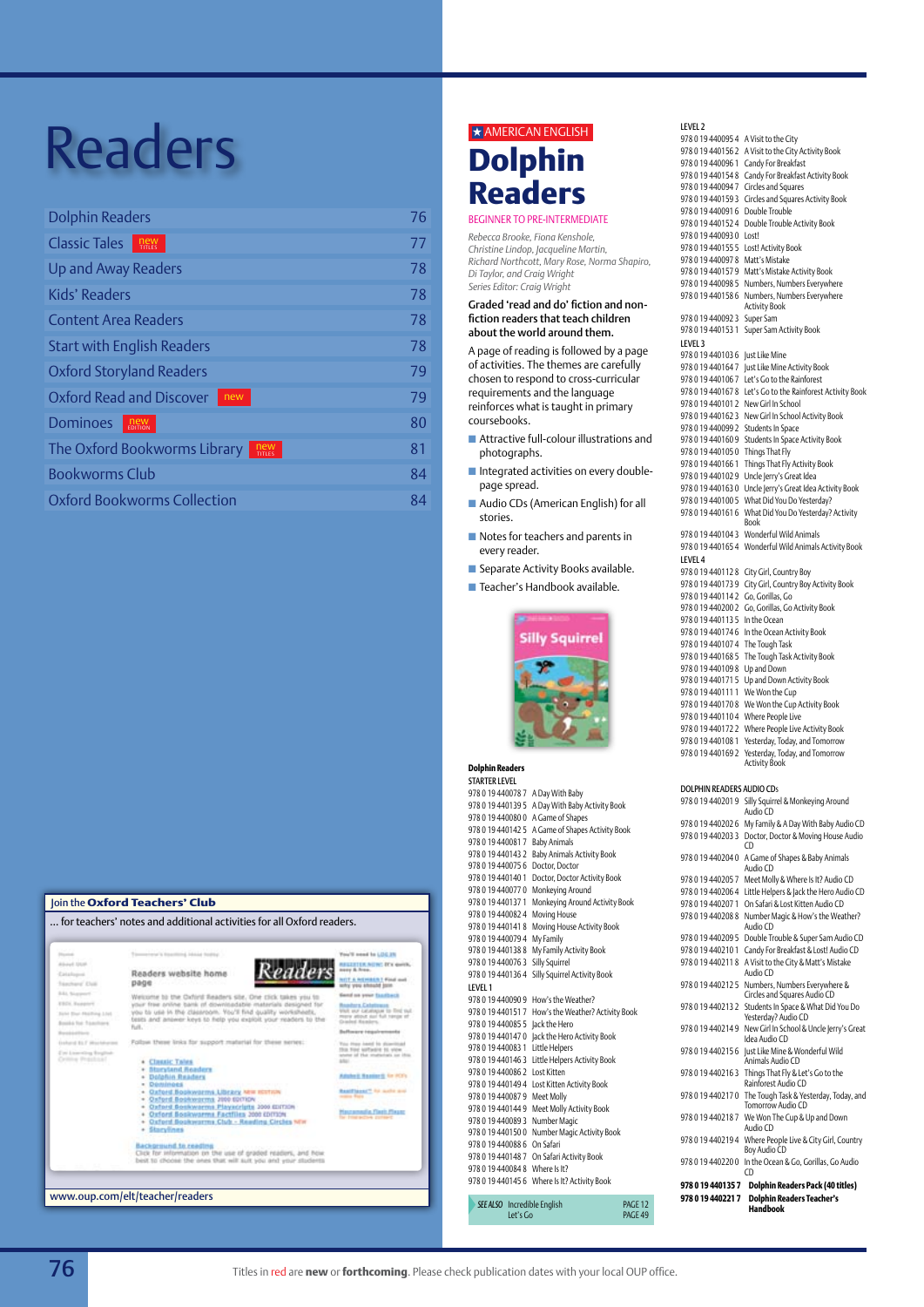$\mathbf{v}$ Tb Magic Brocade

new

Pinocchio





Where is my bag? It is over here, Granny. It is next to the door.

Reduced sample page from *Where Is It?*



Many birds and animals live in the rainforest. Sometimes you cannot see them because it is dark under the trees. But you can often hear them.

Reduced sample page from *Let's Go to the Rainforest*



## **Classic Tales**

### Beginner to Intermediate

**Classic Tales**

Beginner 1 (100 headwords) 978 0 19 422002 6 The Enormous Turnip 978 0 19 422056 9 The Enormous Turnip Activity Book 978 0 19 422086 6 The Little Red Hen

*Sue Arengo*

- Richly illustrated traditional stories with Audio CDs and Activity Books.
- **n** All stories narrated on Audio CD in either British or American English.
- $\blacksquare$  Glossary uses illustrations and examples to explain unfamiliar words.
- $\blacksquare$  Activities and puzzles encourage children to look more closely at the text.
- Familiar characters appeal to children's imagination and make them eager to read the stories for themselves.
- $\blacksquare$  Big Books available for selected titles.
- $\blacksquare$  Activity Books available for all titles.

but the other two



new

after night. Sometimes it was to<br>times she cried and her tears fell<br>Then she wove the inf. Then of<br>ps of red bl  $-16$ of She en. But she kept on and worked or Then one night, at lust, it<br>as ready. Oh Mother? cris



Reduced sample pages from *The Magic Brocade*

| 9780194225731                                                                                                          | The Magic Cooking Pot & The<br>Shoemaker and the Elves Audio CD<br>(British & American English)        |  |
|------------------------------------------------------------------------------------------------------------------------|--------------------------------------------------------------------------------------------------------|--|
| 9780194225717                                                                                                          | Rumplestiltskin & The Little Red Hen<br>Audio CD (British & American English)                          |  |
| <b>BEGINNER 2</b>                                                                                                      |                                                                                                        |  |
| 978 0 19 422575 5                                                                                                      | The Fisherman & His Wife and The Ugly<br>Ducking Audio CD (British & American<br>English)              |  |
| 9780194225779                                                                                                          | The Gingerbread Man & The Town<br>Mouse and The Country Mouse Audio<br>CD (British & American English) |  |
| 9780194225793                                                                                                          | Jack and the Beanstalk & Thumbelina<br>Audio CD (British & American English)                           |  |
| 978 0 19 422559 5                                                                                                      | Amrita and the Trees & Big Baby Finn<br>Audio CD (British & American English)                          |  |
| <b>ELEMENTARY 1</b>                                                                                                    |                                                                                                        |  |
| 9780194225816                                                                                                          | Aladdin & The Little Mermaid Audio CD<br>(British & American English)                                  |  |
| 9780194225830                                                                                                          | Goldilocks and the Three Bears & Little<br>Red Riding Hood Audio CD (British &<br>American English)    |  |
| <b>ELEMENTARY 2</b>                                                                                                    |                                                                                                        |  |
| 9780194225854                                                                                                          | Cinderella & Sleeping Beauty Audio CD<br>(British & American English)                                  |  |
| 9780194225878                                                                                                          | The Goose Girl & The Twelve Dancing<br>Princesses Audio CD (British &<br>American English)             |  |
| <b>ELEMENTARY 3</b>                                                                                                    |                                                                                                        |  |
| 9780194225892                                                                                                          | Beauty and the Beast & Snow White<br>and the Seven Dwarfs Audio CD (British<br>English)                |  |
| 978 0 19 422565 6                                                                                                      | The Magic Brocade &<br>Pinocchio CD (British English)                                                  |  |
| 9780194225908                                                                                                          | Beauty and the Beast & Snow White<br>and the Seven Dwarfs Audio CD<br>(American English)               |  |
| Audio Cassettes for some of the above titles are still<br>available. Please contact your local OUP office for details. |                                                                                                        |  |
|                                                                                                                        |                                                                                                        |  |
|                                                                                                                        |                                                                                                        |  |



**SEE ALSO** Fairy Tales Videos **PAGE 62** 

978 0 19 422553 3 Lownu Mends the Sky Activity Book 978 0 19 422074 3 The Magic Cooking Pot 978 0 19 422080 4 The Magic Cooking Pot Activity Book 978 0 19 422552 6 The Princess and the Pea Finalist: The Language Learner Literature Award 2008 978 0 19 422554 0 The Princess and the Pea Activity Book 978 0 19 422087 3 Rumplestiltskin 978 0 19 422089 7 Rumplestiltskin Activity Book 978 0 19 422073 6 The Shoemaker and the Elves 978 0 19 422081 1 The Shoemaker and the Elves Activity Book 978 0 19 422003 3 Three Billy-Goats Finalist: The Language Learner Literature Award 2004 978 0 19 422061 3 Three Billy-Goats Activity Book Beginner 2 (150 headwords) 978 0 19 422555 7 Amrita and the Trees

Finalist: The Language Learner Literature Award 2005

food. So her sons had to clean the ho ok the field. The promptet son was hoppy to

vs became angrų. Tharry v<br>da, Mother," they said. "Th

 $\begin{array}{l} \text{obting to out!'}\\ \text{top} ' \text{ show mid. 'Go}\\ \text{conv word out the}\\ \text{weak at the} \end{array}$ 

The objections date's

The sider brothers dide<br>to chopping wood.<br>"It's too hot!" they said.<br>TII help you," said the<br>stepset sun. And he<br>opped wood all afternot<br>opped wood all afternot

978 0 19 422088 0 The Little Red Hen Activity Book 978 0 19 422551 9 Lownu Mends the Sky

|                                 | 9/801942255/1 Amrita and the Trees Activity Book                    |
|---------------------------------|---------------------------------------------------------------------|
| 978 0 19 422556 4 Big Baby Finn |                                                                     |
|                                 | 978 0 19 422558 8 Big Baby Finn Activity Book                       |
|                                 | 978 0 19 422057 6 The Fisherman and his Wife                        |
|                                 | 978 0 19 422082 8 The Fisherman and his Wife Activity Book          |
|                                 | 978 0 19 422022 4 The Gingerbread Man                               |
|                                 | 978 0 19 422062 0 The Gingerbread Man Activity Book                 |
|                                 | 978 0 19 422538 0 Jack and the Beanstalk                            |
|                                 | 978 0 19 422542 7 Jack and the Beanstalk Activity Book              |
| 978 0 19 422537 3 Thumbelina    |                                                                     |
|                                 | <b>Winner: The Language Learner</b><br><b>Literature Award 2006</b> |
|                                 | 978 0 19 422541 0 Thumbelina Activity Book                          |

|                                     | 978 0 19 422021 7 The Town Mouse and the Country<br>Mouse               |
|-------------------------------------|-------------------------------------------------------------------------|
|                                     | 978 0 19 422063 7 The Town Mouse and the Country<br>Mouse Activity Book |
| 978 0 19 422058 3 The Ugly Duckling |                                                                         |
|                                     | 978 0 19 422083 5 The Ugly Duckling Activity Book                       |
|                                     |                                                                         |

978 0 19 422000 2 Little Red Riding Hood 978 0 19 422065 1 Little Red Riding Hood Activity Book Elementary 2 (300 headwords) 978 0 19 422005 7 Cinderella 978 0 19 422067 5 Cinderella Activity Book 978 0 19 422011 8 Sleeping Beauty 978 0 19 422059 0 Sleeping Beauty Activity Book 978 0 19 422545 8 The Goose Girl Finalist: The Language Learner Literature Award 2007 978 0 19 422547 2 The Goose Girl Activity Book 978 0 19 422546 5 The Twelve Dancing Princesses Finalist: The Language Learner Literature Award 2007 978 0 19 422548 9 The Twelve Dancing Princesses Activity Book Elementary 3 (400 headwords) 978 0 19 422006 4 Beauty and the Beast 978 0 19 422060 6 Beauty and the Beast Activity Book 978 0 19 422561 8 The Magic Brocade 978 0 19 422563 2 The Magic Brocade Activity Book 978 0 19 422562 5 Pinocchio 978 0 19 422564 9 Pinocchio Activity Book 978 0 19 422010 1 Snow White and the Seven Dwarfs 978 0 19 422066 8 Snow White and the Seven Dwarfs Activity Book **Classic Tales Big Books** 978 0 19 422517 5 The Enormous Turnip

Elementary 1 (200 headwords) 978 0 19 422536 6 Aladdin 978 0 19 422084 2 Aladdin Activity Book 978 0 19 422001 9 Goldilocks and the Three Bears 978 0 19 422064 4 Goldilocks and the Three Bears Activity Book 978 0 19 422535 9 The Little Mermaid 978 0 19 422085 9 The Little Mermaid Activity Book

978 0 19 422518 2 Three Billy-Goats 978 0 19 422519 9 The Gingerbread Man 978 0 19 422520 5 The Town Mouse and the Country Mouse **Classic Tales Audio CDs** Beginner 1 978 0 19 422567 0 The Enormous Turnip & Three Billy-Goats Audio CD (British & American English) 978 0 19 422569 4 Lownu Mends the Sky & The Princess and the Pea Audio CD (British & American English)

### Visit **www.oup.com/elt** for inspiring teaching ideas, resources, and support. 77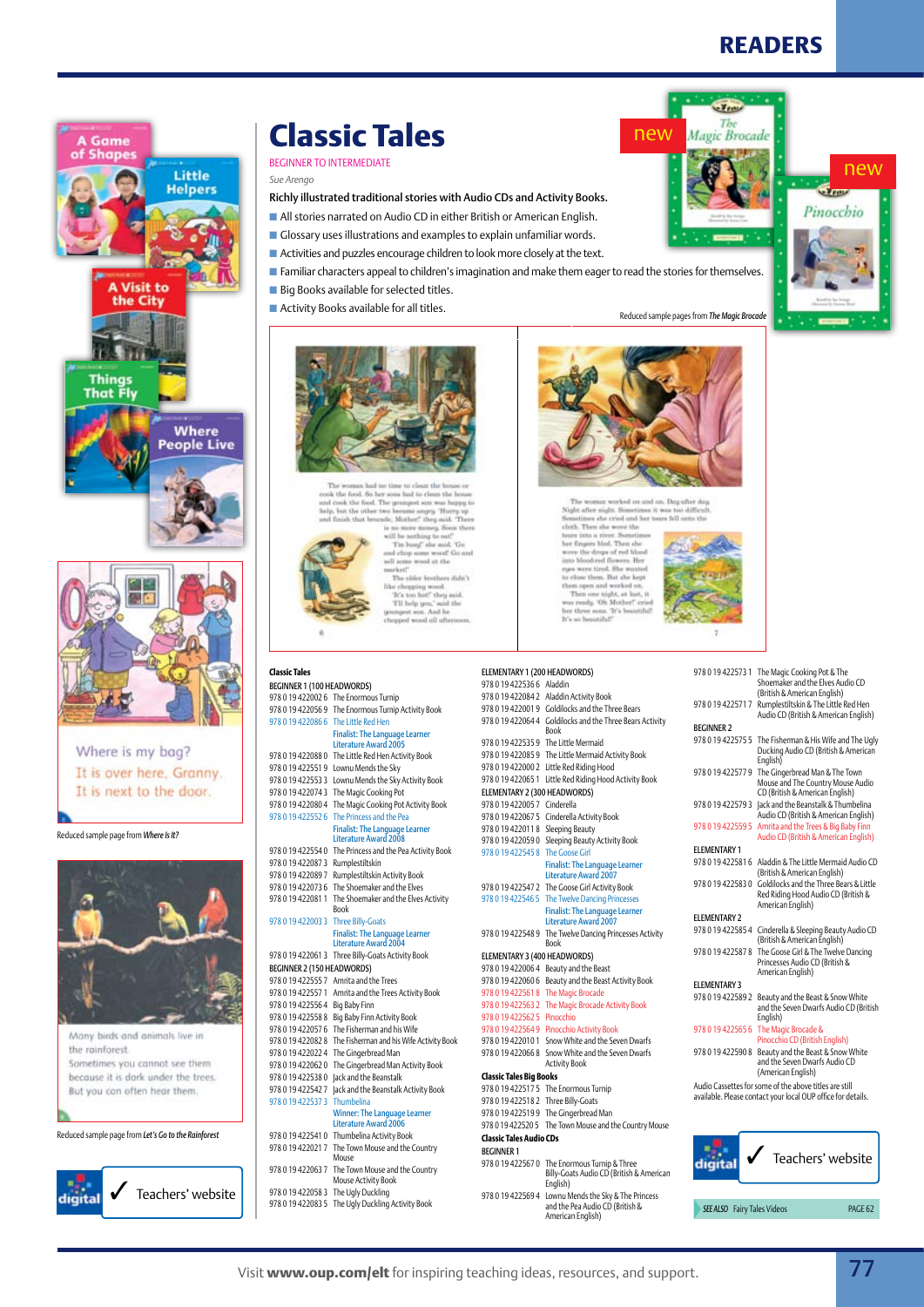

## $\star$  AMERICAN ENGLISH

### **Up and Away Readers**

#### BEGINNER TO INTERMEDIATE

*Terence G Crowther*

#### Twenty-four graded readers with accompanying exercises.

- $\blacksquare$  Three fictional stories at each level featuring the Lee family.
- $\blacksquare$  One reality-based reader with photographs at each level takes students on a journey with May or Jimmy to real places.
- Stories recorded on Audio CDs to make them come alive for students.
- $\blacksquare$  Illustrated vocabulary sections and comprehension questions after every story to practise language.

#### For users of *Up and Away in English*:

- $\blacksquare$  Reinforces vocabulary and structures introduced in the Student Books.
- $\blacksquare$  Students can read one reader after every eight units in the Student Books.

#### **Up and Away Readers**

| <b>LEVEL1</b>                        |                                                    |
|--------------------------------------|----------------------------------------------------|
| 978 0 19 440500 3                    | Magic Picture Board                                |
| 978 0 19 440506 5                    | Family Album                                       |
| 9780194405126                        | The Zoo                                            |
| 9780194405188                        | The Naughty Monkey                                 |
| LEVEL <sub>2</sub>                   |                                                    |
| 9780194405010                        | The Very Dangerous Driver                          |
| 978 0 19 440507 2                    | The Elephant Driver                                |
| 9780194405133                        | Jimmy's Lucky Day                                  |
| 978 0 19 440519 5                    | Sunny's Lucky Day                                  |
| <b>LEVEL 3</b>                       |                                                    |
| 978 0 19 440502 7                    | Magic Picture Book                                 |
| 9780194405089                        | Adventure With a Good Friend                       |
| 9780194405140                        | The Old Ghost House                                |
| 978 0 19 440520 1                    | May Goes to Star Y                                 |
| LEVEL 4                              |                                                    |
| 9780194405034                        | Sunny the Ski Jumper                               |
| 9780194405096                        | Up and Away Around the World                       |
| 9780194405157                        | The Missing Monkey                                 |
| 9780194405218                        | Sunny Goes to Town                                 |
| LEVEL 5                              |                                                    |
| 978 0 19 440504 1                    | Sunny's Adventure                                  |
| 9780194405102                        | Up and Away in Space                               |
| 9780194405164                        | The Ruby of Raja                                   |
| 9780194405225                        | Ranu the Royal Monkey                              |
| LEVEL 6                              |                                                    |
| 978 0 19 440505 8                    | <b>Treasure Islands</b>                            |
| 9780194405119                        | Into the Ocean Deep                                |
| 978 0 19 440517 1                    | Sunny and His Super Chicken                        |
| 978 0 19 440523 2                    | Sunny Goes to Hollywood                            |
| <b>Up and Away Readers Audio CDs</b> |                                                    |
| 9780194405300                        | Audio CD 1                                         |
| 9780194405317                        | Audio CD <sub>2</sub>                              |
| 9780194405324                        | Audio CD 3                                         |
| 9780194405331                        | Audio CD 4                                         |
| 9780194405348                        | Audio CD 5                                         |
| 978 0 19 440535 5                    | Audio CD 6                                         |
|                                      | Up and Away Readers Packs (Book Set with Audio CD) |
| 9780194405249                        | Pack 1                                             |
| 9780194405256                        | Pack <sub>2</sub>                                  |
| 9780194405263                        | Pack 3                                             |
| 978 0 19 440527 0                    | Pack 4                                             |



## **Kids' Readers**

Hide and See

**Monster Parade** 

High-Beginner *Judith Bauer Stamper* 

*Series Consultant: Joan Ross Keyes*

#### Stories based on *The Oxford Picture Dictionary for Kids* to enhance children's vocabulary and reading skills.

- Can be used with the *Dictionary* program or as an independent reading series.
- $\blacksquare$  Well-structured plots featuring characters from the *Dictionary* make the stories enjoyable to read.
- $\blacksquare$  Natural language with controlled vocabulary.
- $\blacksquare$  Beautiful, vivid art helps readers follow the action.
- $\blacksquare$  Post-reading exercises reinforce reading comprehension and vocabulary.

| 978 0 19 430926 4 Hide and Seek   |                                                      |
|-----------------------------------|------------------------------------------------------|
| 9780194309271                     | Out the Windowl                                      |
| 9780194309288                     | Snow Tracks                                          |
| 9780194309295                     | Monster Parade                                       |
| 978 0 19 430930 1                 | A Trip to Toy Town                                   |
| 9780194309318                     | Diego's Big Day                                      |
| 9780194309325                     | Hop, Hop, Jump!                                      |
| 9780194309332                     | A Sweet Surprise                                     |
|                                   | 978 0 19 430934 9 What's for Breakfast?              |
| 978 0 19 430935 6 Fun on the Farm |                                                      |
| 978 0 19 430938 7 Teacher's Book  |                                                      |
|                                   | 978 0 19 430949 3 Teacher's Book with Audio CD       |
| 978 0 19 430936 3 Audio CD        |                                                      |
|                                   | 978 0 19 430939 4 Library Pack (pack of ten Readers) |
|                                   |                                                      |

*See also* The Oxford Picture Dictionary

**PACE 51** 



#### $\star$  AMERICAN ENGLISH

### **Content Area Readers**

#### **BEGINNER**

*Series Consultant: Dorothy Kauffman* Ten colourful 24-page books present content area readings in science, maths, history, and social studies.

The *Readers* provide practice and extension of vocabulary, language, and concepts introduced in *The Oxford Picture Dictionary for the Content Areas*.

They help students acquire fluency in academic content while developing reading skills.

- **n** The readers expand students' command of the vocabulary, language, and concepts used in maths, history, science, and social studies.
- $\blacksquare$  Pre-reading and post-reading exercises reinforce reading comprehension, vocabulary, and language structures.
- $\blacksquare$  The Teacher's Book includes reproducible pages for additional practice and reinforcement of vocabulary and language.
- $\blacksquare$  Colour art includes diagrams, photos, Kids' Readers **Kids' Readers graphic organizers**, and illustrations.

#### **Content Area Readers**

978 0 19 430951 6 Letters from Canada and Mexico 978 0 19 430952 3 Two Villages: Two Hundred Years Apart 978 0 19 430953 0 Inside the Human Body 978 0 19 430954 7 Use Your Senses 978 0 19 430955 4 Science Lab 978 0 19 430956 1 How The Earth Gets Its Shape 978 0 19 430957 8 The Weather 978 0 19 430958 5 Math Every Day 978 0 19 430959 2 Measurement All Over the World 978 0 19 430960 8 The Computer Age 978 0 19 430963 9 Teacher's Book 978 0 19 430974 5 Teacher's Book with Audio CDs (2) 978 0 19 430961 5 Audio CDs (2) 978 0 19 430964 6 Library Pack (pack of ten Readers)

**SEE ALSO** The Oxford Picture Dictionary<br>for the Content Areas page 51



### **Start with English Readers**

Beginner to Pre-Intermediate *D H Howe, Rosemary Border, and Felicity Hopkins*

Stories using the vocabulary and structures introduced in the first years of learning English.

- $\blacksquare$  Ideal for revising words and structures in a story context.
- $\blacksquare$  Picture dictionary at the back of every reader.
- $\blacksquare$  Comprehension exercises at Levels 3–6 check understanding.

#### **Start with English Readers** Grade 1

978 0 19 433787 8 A New Tooth 978 0 19 433541 6 Mary and her Basket 978 0 19 433786 1 Pat and her Picture 978 0 19 433540 9 Po-Po 978 0 19 433788 5 The Kite Grade 2 978 0 19 433543 0 John and Paul Go to School 978 0 19 433542 3 Peter and his Book 978 0 19 433544 7 The Bird and the Bread 978 0 19 433789 2 Tonk and his Friends 978 0 19 433545 4 Two Stories Grade 3 978 0 19 433546 1 Sam's Ball 978 0 19 433548 5 The Big Race 978 0 19 433547 8 The Fox and the Stork/ The Bird and the Glass 978 0 19 433549 2 The Man in the Big Car 978 0 19 433790 8 The Queen's Handkerchief Grade 4 978 0 19 433792 2 An Apple for the Monkey 978 0 19 433571 3 Four Clever People 978 0 19 433791 5 In the Cave 978 0 19 433570 6 Nine Stories about People Grade 5 978 0 19 433572 0 Doctor Know-it-all/The Brave Little Tailor 978 0 19 433573 7 People and Things 978 0 19 433793 9 The Flyer Grade 6 978 0 19 433575 1 The Bottle Imp 978 0 19 433574 4 The World Around Us

*ALSO AVAILABLE* 

**Oxford Progressive English Readers English Today Readers** For further information see the online catalogue www.oup.com/elt

978 0 19 440528 7 Pack 5 978 0 19 440529 4 Pack 6

**SEE ALSO** Up and Away in English **PAGE 51**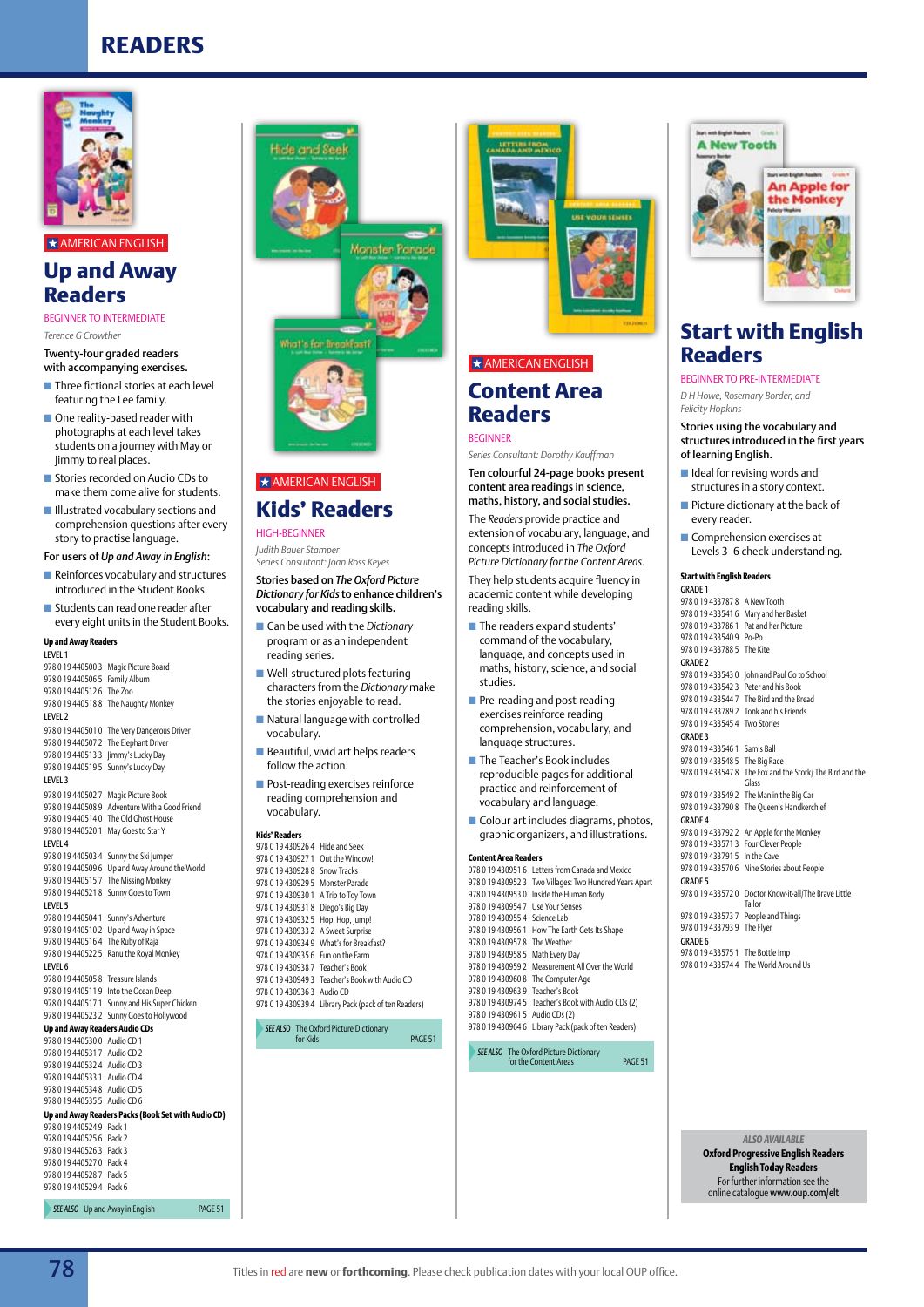### **Oxford Storyland Readers**

#### **Enhanced Edition**

elementary to intermediate

A 12-level series of stories with activities to check understanding.

- **n** Picture dictionaries, comprehension questions, games, and puzzles reinforce target language and develop reading skills.
- Each book for Levels 7-12 contains a thematically related factual section to support cross-curricular learning.
- $\blacksquare$  The Enhanced Edition includes a phonics guide at the end of each book to help read phonics in context.

**Oxford Storyland Readers**

| LEVEL 1                        |                                  |
|--------------------------------|----------------------------------|
| 9780195969443                  | This is Ping                     |
| 9780195969450                  | You're A Cat!                    |
| 9780195969467                  | Anna at the Supermarket          |
| 978 0 19 596947 4              | The Picnic                       |
| LEVEL <sub>2</sub>             |                                  |
| 978 0 19 596948 1              | The Birthday Party               |
| 978 0 19 596949 8              | The Red Kite                     |
| 978 0 19 596950 4              | Grandma's Photos                 |
| 978 0 19 596951 1              | Daddy's Present                  |
| LEVEL <sub>3</sub>             |                                  |
| 9780195969528                  | My Friend Bip                    |
| 978 0 19 596953 5              | <b>Bip's Visit</b>               |
| 978 0 19 596954 2              | <b>Billy and Tom</b>             |
| 9780195969559                  | At the Zoo                       |
| LEVEL 4                        |                                  |
| 978 0 19 596956 6              | Where is Boo?                    |
| 9780195969573                  | I Can Swim                       |
| 9780195969580                  | Superboy                         |
| 9780195969597                  | Joey the Bird                    |
| LEVEL 5                        |                                  |
| 978 0 19 5969610               | Mickey Monkey                    |
| 9780195969627                  | Charlie                          |
| 9780195969634                  | Lucky                            |
| 978 0 19 596964 1              | 0 0                              |
| LEVEL 6                        |                                  |
| 9780195969658                  | At The Beach                     |
| 978 0 19 596966 5              | The Space Museum                 |
| 9780195969672                  | Gary's Lost                      |
| 978 0 19 596968 9              | <b>The Circus</b>                |
| LEVEL <sub>7</sub>             |                                  |
| 978 0 19 596969 6              | The Lost Cat                     |
| 978 0 19 596970 2              | The Biggest Dad                  |
| 9780195969719                  | The Garden Fairy                 |
| 9780195969726                  | Mrs Mott                         |
| LEVEL 8                        |                                  |
| 978 0 19 596973 3              | The Giant's Garden               |
| 9780195969740                  | Fireman Bill and the Dragon      |
| 9780195969757                  | The Fat Prince and the Angry Man |
| 9780195969764                  | Beauty And The Beast             |
| LEVEL 9                        |                                  |
| 978 0 19 596977 1              | Amy and the Red Box              |
| LEVEL 10                       |                                  |
| 9780195969818                  | The Girl from the Sea            |
| 978 0 19 596983 2              | The Elephant Rock                |
| 9780195969849                  | Save the Animals!                |
| LEVEL 11                       |                                  |
| 978 0 19 596985 6              | The School Ghost                 |
| 9780195969870                  | The Fishing Hook                 |
| 9780195969887                  | How Sam Grew!                    |
|                                |                                  |
| LEVEL 12                       |                                  |
| 9780195969894<br>9780195969900 | The Snow Queen                   |
|                                | Happy and the Plums              |
| 978 0 19 596991 7              | The Story of Tea                 |
| 978 0 19 596992 4              | Take it Away!                    |
|                                |                                  |







Around the World

new

| <b>Oxford Read and Discover</b>                    |                                                                                |
|----------------------------------------------------|--------------------------------------------------------------------------------|
| <b>OXFORD READ AND DISCOVER 3</b>                  |                                                                                |
| 978 0 19 464376 4 Wonderful Water<br>9780194643863 | <b>Wonderful Water Activity Book</b>                                           |
| 9780194644167                                      | Wonderful Water Audio CD Pack                                                  |
| 9780194643771                                      | <b>Your Five Senses</b>                                                        |
| 9780194643870<br>9780194644174                     | <b>Your Five Senses Activity Book</b><br>Your Five Senses Audio CD Pack        |
| 9780194643788                                      | Free Time Around the World                                                     |
| 9780194643887                                      | Free Time Around the World Activity Book                                       |
| 9780194644181                                      | Free Time Around the World Audio CD Pack                                       |
| 9780194643795<br>9780194643894                     | <b>Amazing Minibeasts</b><br>Amazing Minibeasts Activity Book                  |
| 9780194644198                                      | Amazing Minibeasts Audio CD Pack                                               |
| 9780194643818                                      | <b>Super Structures</b>                                                        |
| 978 0 19 4643917                                   | <b>Super Structures Activity Book</b>                                          |
| 9780194644211                                      | <b>Super Structures Audio CD Pack</b>                                          |
| <b>OXFORD READ AND DISCOVER 4</b><br>9780194644372 | Machines Then and Now                                                          |
| 9780194644471                                      | Machines Then and Now Activity Book                                            |
| 9780194644778                                      | Machines Then and Now Audio CD Pack                                            |
| 9780194644389                                      | Incredible Earth                                                               |
| 9780194644488<br>9780194644785                     | <b>Incredible Earth Activity Book</b><br><b>Incredible Earth Audio CD Pack</b> |
| 9780194644396                                      | All About Ocean Life                                                           |
| 978 0 19 464449 5                                  | All About Ocean Life Activity Book                                             |
| 9780194644792                                      | All About Ocean Life Audio CD Pack                                             |
| 9780194644402                                      | <b>All About Plants</b><br>All About Plants Activity Book                      |
| 978 0 19 464450 1<br>9780194644808                 | All About Plants Audio CD Pack                                                 |
| 9780194644419                                      | <b>Wonders of the Past</b>                                                     |
| 9780194644518                                      | Wonders of the Past Activity Book                                              |
| 9780194644815                                      | Wonders of the Past Audio CD Pack                                              |
| <b>OXFORD READ AND DISCOVER 5</b><br>9780194644976 | Homes Around the World                                                         |
| 9780194645072                                      | Homes Around the World Activity Book                                           |
| 9780194645379                                      | Homes Around the World Audio CD Pack                                           |
| 9780194644983                                      | <b>Wild Weather</b>                                                            |
| 9780194645089                                      | <b>Wild Weather Activity Book</b><br>Wild Weather Audio CD Pack                |
| 9780194645386<br>9780194644990                     | <b>Transportation Then and Now</b>                                             |
| 9780194645096                                      | <b>Transportation Then and Now Activity Book</b>                               |
| 9780194645393                                      | Transportation Then and Now Audio CD                                           |
| 9780194645003                                      | Pack<br><b>Exploring our World</b>                                             |
| 9780194645102                                      | <b>Exploring our World Activity Book</b>                                       |
| 9780194645409                                      | <b>Exploring our World Audio CD Pack</b>                                       |
| 9780194645010                                      | <b>Great Migrations</b>                                                        |
| 9780194645119<br>9780194645416                     | <b>Great Migrations Activity Book</b><br><b>Great Migrations Audio CD Pack</b> |
| <b>OXFORD READ AND DISCOVER 6</b>                  |                                                                                |
| 9780194645577                                      | <b>Food Around the World</b>                                                   |
| 9780194645676                                      | Food Around the World Activity Book                                            |
| 9780194646079                                      | Food Around the World Audio CD Pack                                            |
| 9780194645584<br>9780194645683                     | Your Amazing Body<br>Your Amazing Body Activity Book                           |
| 9780194645980                                      | Your Amazing Body Audio CD Pack                                                |
| 9780194645591                                      | Caring for Our Planet                                                          |
| 9780194645690                                      | Caring for Our Planet Activity Book                                            |
| 9780194645997                                      | Caring for Our Planet Audio CD Pack                                            |
| 9780194645607<br>9780194645706                     | All About Space<br>All About Space Activity Book                               |
| 9780194646000                                      | All About Space Audio CD Pack                                                  |
| 9780194645614                                      | Clothes Then and Now                                                           |
| 9780194645713                                      | <b>Clothes Then and Now Activity Book</b>                                      |
| 9780194646017<br>9780194645621                     | Clothes Then and Now Audio CD Pack<br>Helping Around the World                 |
| 9780190000000                                      | Helping Around the World Activity Book                                         |
| 9780194646079                                      | Helping Around the World Audio CD Pack                                         |

## **Oxford Read and Discover**

#### PRE-INTERMEDIATE TO INTERMEDIATE

*Series Editor: Hazel Geatches CLIL Adviser: John Clegg* 

Read and discover more about the world!

This exciting new series of non-fiction readers provides interesting and educational content, with activities and project work. The readers are graded at four levels, from 3 to 6, suitable for students from age 8 and older. They can support Content and Language Integrated Learning (CLIL), and cover a broad range of topics, within three curriculum areas:

The World of Science and Technology The Natural World

The World of Arts and Social Studies

Also available for each reader:

Activity Book

Audio CD Pack (Reader & Audio CD)

Teacher's Notes & CLIL guidance at www.oup.com/elt/readanddiscover with extra teaching ideas for every reader.



Reduced sample pages from *All About Ocean Life*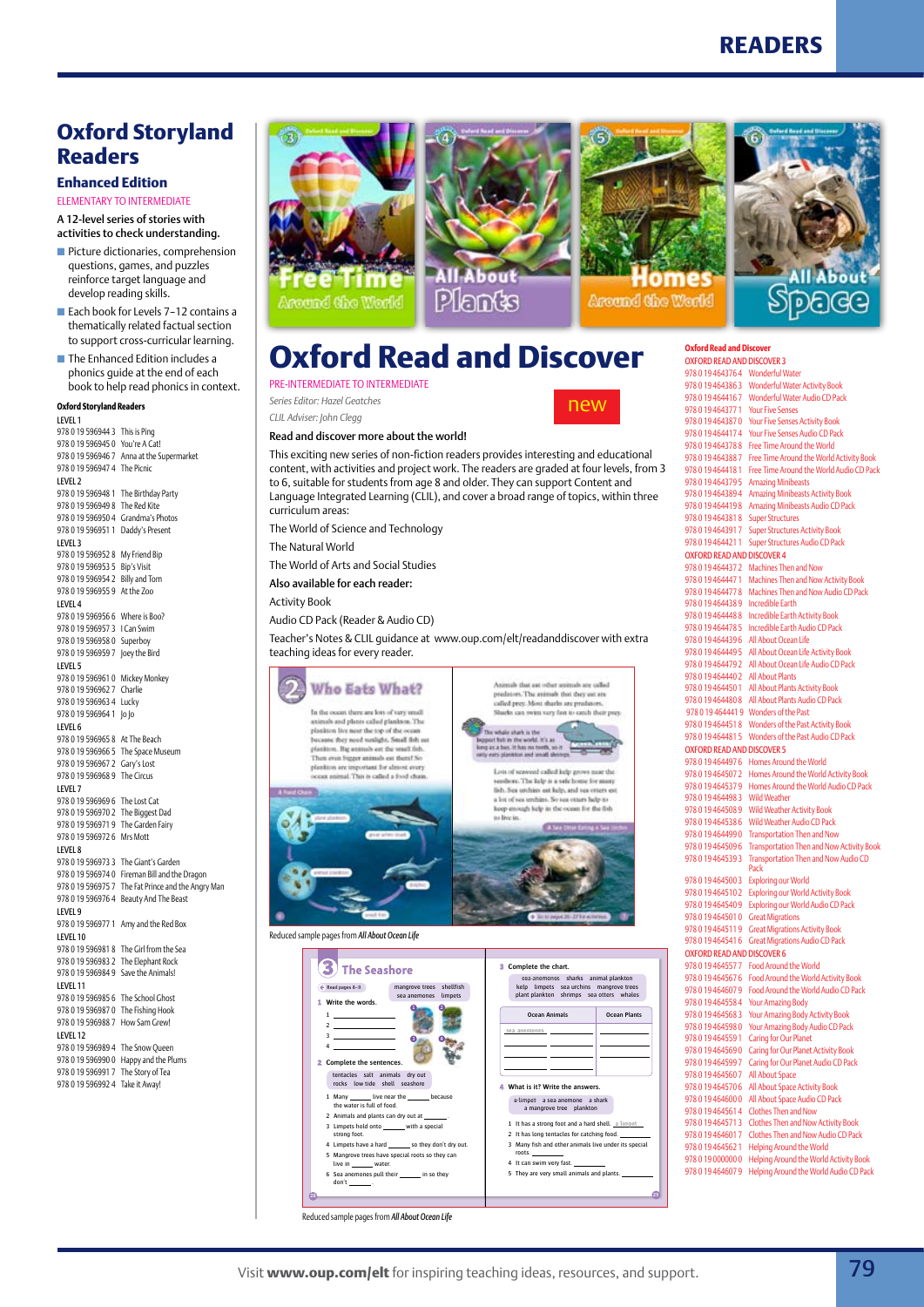### **Dominoes** Beginner to Pre-intermediate



A1 to B1 *Series Editors: Bill Bowler and Sue Parminter*

Build your skills through reading.

Try exciting new *Dominoes*, the graded readers perfect for reading practice and language skills development in class or during individual study.

#### **Enjoy**

■ Beautifully illustrated stories to read and enjoy.

 $\blacksquare$  NEW! Entertaining dramatized audio recordings featuring multiple actors, music, and sound effects to bring the story to life.

#### **Interact**

 $\blacksquare$  Integrated activities to develop reading skills and increase active vocabulary.

■ NEW! Seven pages of grammar activities in every book for consolidation.

 $\blacksquare$  NEW! Fun, interactive MultiROM containing a range of activities and games.

#### **DO**

■ Two personalized projects in every book - perfect for CEF portfolio work. *Dominoes* are carefully graded from Starter Level to Level Three according to the *Bookworms* grading system. Excellent teacher's support materials are available

including many NEW photocopiables, lesson plans, and more.

'We need more playfulness in ELT these days ... language use is also about creativity

and imagination.'

Bill Bowler and Sue Parminter Series Editors

3 MultiROM in each *Dominoes* Pack Teachers' website

#### **Dominoes, New Edition STARTER**

digital

| 978 0 19 424704 7     | A Pretty Face                                                        |
|-----------------------|----------------------------------------------------------------------|
| 978 0 19 424668 2     | A Pretty Face MultiROM Pack                                          |
| 978 0 19 424701 6     | Around the World in Eighty Days                                      |
| 978 0 19 424665 1     | Around the World in Eighty Days                                      |
|                       | MultiROM Pack                                                        |
| 9780194247146         | <b>Blackbeard</b>                                                    |
| 978 0 19 424678 1     | <b>Blackbeard MultiROM Pack</b>                                      |
| 9780194247085         | <b>Changing Places</b>                                               |
| 9780194246729         | Changing Places MultiROM Pack                                        |
| 978 0 19 4 24 7 1 5 3 | Hercules                                                             |
| 9780194246798         | <b>Hercules MultiROM Pack</b>                                        |
| 978 0 19 424718 4     | Journey to the Centre of the Earth                                   |
| 978 0 19 424682 8     | Journey to the Centre of the Earth<br>MultiROM Pack                  |
| 978 0 19 424711 5     | Kidnap!                                                              |
| 978 0 19 424675 0     | Kidnap! MultiROM Pack                                                |
| 978 0 19 424706 1     | Mulan                                                                |
| 978 0 19 424670 5     | Mulan MultiROM Pack                                                  |
| 9780194247740         | Rip Van Winkle & The Legend of Sleepy<br>Hollow                      |
| 978 0 19 424666 8     | Rip Van Winkle & The Legend of Sleepy<br><b>Hollow MultiROM Pack</b> |
| 9780194247092         | Sinbad                                                               |
| 9780194246736         | Sinbad MultiROM Pack                                                 |
| 9780194247108         | The Big Story                                                        |
| 978 0 19 42 4674 3    | The Big Story MultiROM Pack                                          |
| 978 0 19 424705 4     | The Great Fire of London                                             |
| 9780194246699         | The Great Fire of London MultiROM<br>Pack                            |
| 978 0 19 424712 2     | The Happy Prince                                                     |
| 978 0 19 424676 7     | The Happy Prince MultiROM Pack                                       |
| 978 0 19 424707 8     | The Tempest                                                          |
| 978 0 19 424671 2     | The Tempest MultiROM Pack                                            |
| 9780194247139         | <b>Tristan and Isolde</b>                                            |
| 978 0 19 424677 4     | Tristan and Isolde MultiROM Pack                                     |
| 9780194247030         | William Tell and Other Stories                                       |
| 978 0 19 424667 5     | William Tell and Other Stories<br>MultiROM Pack                      |

Level 1 978 0 19 424761 0 Deep Trouble 978 0 19 424725 2 Deep Trouble MultiROM Pack 978 0 19 424758 0 Five Canterbury Tales 978 0 19 424722 1 Five Canterbury Tales MultiROM Pack 978 0 19 424763 4 From the Heart 978 0 19 424727 6 From the Heart MultiROM Pack 978 0 19 424764 1 Housemates 978 0 19 424728 3 Housemates MultiROM Pack 978 0 19 424756 6 Macbeth 978 0 19 424720 7 Macbeth MultiROM Pack 978 0 19 424766 5 Pollyanna 978 0 19 424730 6 Pollyanna MultiROM Pack 978 0 19 424759 7 Sherlock Holmes: The Blue Diamond 978 0 19 424723 8 Sherlock Holmes: The Blue Diamond MultiROM Pack 978 0 19 424762 7 Sherlock Holmes: The Emerald Crown 978 0 19 424726 9 Sherlock Holmes: The Emerald Crown MultiROM Pack 978 0 19 424765 8 Studio Five 978 0 19 424729 0 Studio Five MultiROM Pack 978 0 19 424760 3 The Curse of the Mummy 978 0 19 424724 5 The Curse of the Mummy MultiROM Pack 978 0 19 424767 2 The Real McCoy & Other Ghost Stories 978 0 19 424731 3 The Real McCoy & Other Ghost Stories MultiROM Pack 978 0 19 424768 9 The Teacher's Secret and Other Folk Tales 978 0 19 424732 0 The Teacher's Secret and Other Folk Tales MultiROM Pack 978 0 19 424772 6 The Travels of Ibn Battuta 978 0 19 424736 8 The Travels of Ibn Battuta MultiROM Pack 978 0 19 424769 6 The Wild West 978 0 19 424733 7 The Wild West MultiROM Pack 978 0 19 424757 3 The Wrong Trousers 978 0 19 424721 4 The Wrong Trousers MultiROM Pack

978 0 19 424770 2 True Heroes of Sport 978 0 19 424734 4 True Heroes of Sport MultiROM Pack



#### 978 0 19 424771 9 Twenty Thousand Leagues Under the Sea 978 0 19 424735 1 Twenty Thousand Leagues Under the Sea MultiROM Pack Level 2 978 0 19 424881 5 A Close Shave 978 0 19 424833 4 A Close Shave MultiROM Pack 978 0 19 424888 4 Ariadne's Story 978 0 19 424840 2 Ariadne's Story MultiROM Pack 978 0 19 424890 7 Eight Great American Tales 978 0 19 424842 6 Eight Great American Tales MultiROM Pack 978 0 19 424884 6 Emma 978 0 19 424836 5 Emma MultiROM Pack 978 0 19 424891 4 Green Planet 978 0 19 424843 3 Green Planet MultiROM Pack 978 0 19 424885 3 Lord Arthur Savile's Crime and Other Stories 978 0 19 424837 2 Lord Arthur Savile's Crime and Other Stories MultiROM Pack 978 0 19 424886 0 Nicholas Nickleby 978 0 19 424838 9 Nicholas Nickleby MultiROM Pack 978 0 19 424894 5 Saladin 978 0 19 424846 4 Saladin MultiROM Pack 978 0 19 424883 9 Sherlock Holmes: The Norwood Mystery 978 0 19 424835 8 Sherlock Holmes: The Norwood Mystery MultiROM Pack 978 0 19 424892 1 The Drive to Dubai 978 0 19 424844 0 The Drive to Dubai MultiROM Pack 978 0 19 424880 8 The Lost World 978 0 19 424832 7 The Lost World MultiROM Pack 978 0 19 424887 7 The Three Musketeers 978 0 19 424839 6 The Three Musketeers MultiROM Pack

978 0 19 424889 1 The Turn of the Screw 978 0 19 424841 9 The Turn of the Screw MultiROM Pack 978 0 19 424893 8 Typhoon 978 0 19 424845 7 Typhoon MultiROM Pack 978 0 19 424882 2 White Fang

978 0 19 424834 1 White Fang MultiROM Pack

| LEVEL 3           |                                                                            |
|-------------------|----------------------------------------------------------------------------|
| 978 0 19 424827 3 | Dian and the Gorillas                                                      |
| 9780194247856     | Dian and the Gorillas MultiROM Pack                                        |
| 9780194248204     | Hard Times                                                                 |
| 9780194247788     | Hard Times MultiROM Pack                                                   |
| 9780194248174     | Little House on the Prairie                                                |
| 9780194247757     | Little House on the Prairie MultiROM<br>Pack                               |
| 9780194248280     | <b>Mansfield Park</b>                                                      |
| 978 0 19 424786 3 | Mansfield Park MultiROM Pack                                               |
| 9780194248242     | My Family and Other Animals                                                |
| 9780194247825     | My Family and Other Animals<br>MultiROM Pack                               |
| 9780194248266     | Revolution                                                                 |
| 9780194247849     | Revolution MultiROM Pack                                                   |
| 978 0 19 424823 5 | Sherlock Holmes: The Sign of Four                                          |
| 9780194247818     | Sherlock Holmes: The Sign of Four<br>MultiROM Pack                         |
|                   | 978 0 19 424819 8 The Count of Monte Cristo                                |
| 978 0 19 424777 1 | The Count of Monte Cristo MultiROM<br>Pack                                 |
|                   | 978 0 19 424825 9 The Faithful Ghost and Other Tall Tales                  |
|                   | 978 0 19 424783 2 The Faithful Ghost and Other Tall Tales<br>MultiROM Pack |
| 978 0 19 424818 1 | The Last of the Mohicans                                                   |
| 9780194247764     | The Last of the Mohicans MultiROM<br>Pack                                  |
| 9780194248211     | The Moonstone                                                              |
| 9780194247795     | The Moonstone MultiROM Pack                                                |
| 9780194248228     | The Secret Agent                                                           |
| 9780194247801     | The Secret Agent MultiROM Pack                                             |
|                   |                                                                            |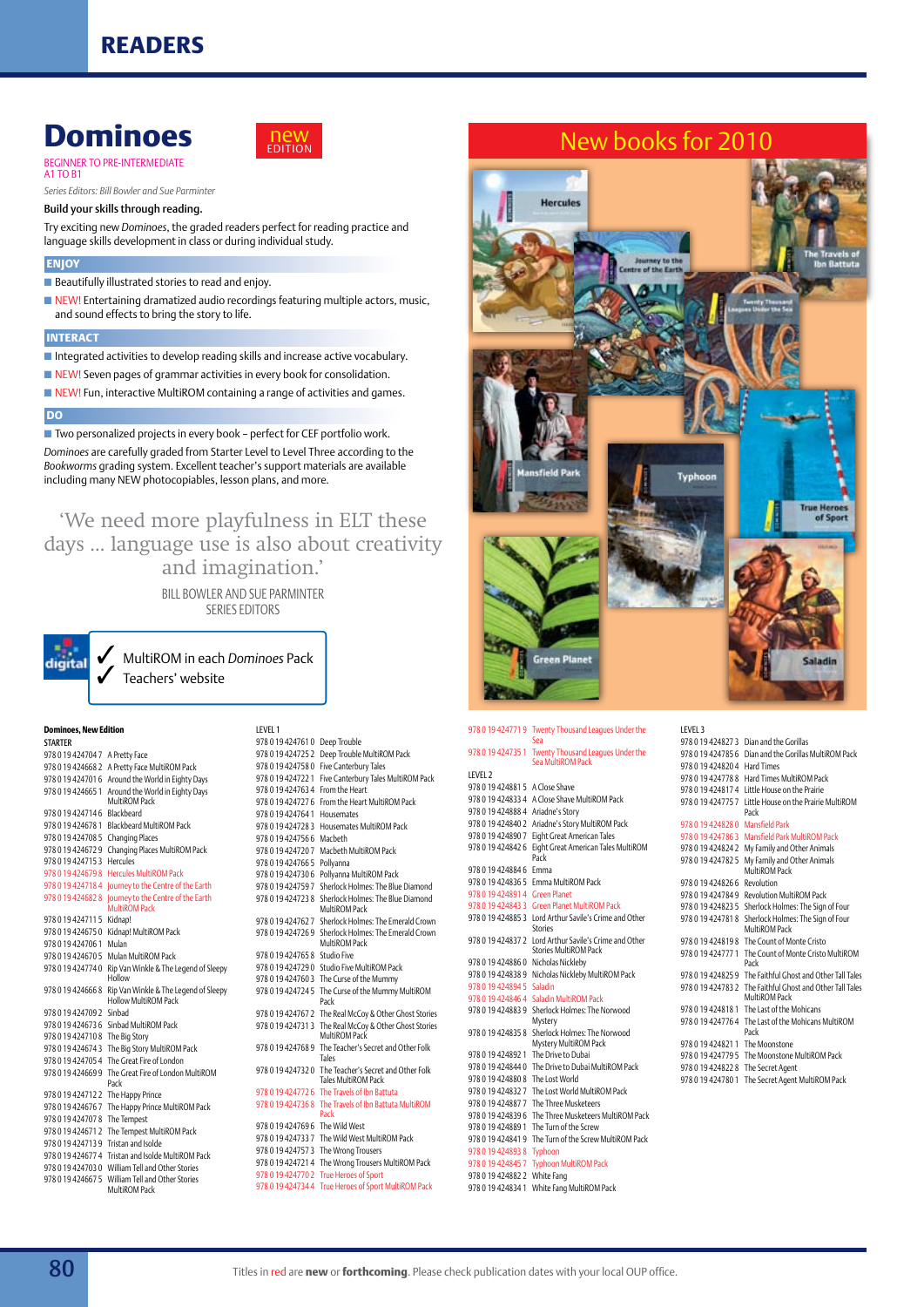## **The Oxford Bookworms Library**

BEGINNER TO AD<br>A1 TO C1

*Founder Editor: Tricia Hedge; Series Editor: Jennifer Bassett Factfiles Series Editor: Christine Lindop; Playscripts Series Editor: Clare West*



#### **Read your way to better English**

Offering a wide range of classic and modern fiction, non-fiction and plays, including original and adapted texts, the *Oxford Bookworms Library* enjoys a worldwide reputation for offering the best syllabus, high-quality storytelling and a great reading experience.

Get more from your reading with *The Oxford Bookworms Library*

- **n** Illustrations in every *Bookworm* to help support the text (full-colour for all Starter and Factfiles books).
- Extended Activities section at the back of every *Bookworm*.
- Tests for every book (Comprehension and Multiple-Choice).
- $\blacksquare$  Teacher's Handbook for each Stage, with answers to the activities in all the books.
- $\blacksquare$  Activity Worksheets with a story summary and worksheets, at Stages 1-4.
- $\blacksquare$  Over 150 books available with Audio CD for students to listen to the complete text.

*The Oxford Bookworms Library* is recommended for schools running Extensive Reading Programmes: it provides exactly the right range of books that encourage students to read for pleasure.





#### **Land of my Chilhood** Winner of the 2009 Language Learner Literature Award

digital

Free online teaching resources, reading level tests and much more!

#### **The Oxford Bookworms Library STARTER: 250 HEADWORDS**

#### **A1**

| AI                                  |                                                         |
|-------------------------------------|---------------------------------------------------------|
|                                     | 978 0 19 423411 5 A Connecticut Yankee in King Arthur's |
|                                     | Court                                                   |
| 978 0 19 423420 7 Drive into Danger |                                                         |
|                                     | 978 0 19 423402 3 Drive into Danger Audio CD            |
|                                     | 978 0 19 423439 9 Drive into Danger Audio CD Pack       |
| 978 0 19 423412 2 Escape            |                                                         |
|                                     | 978 0 19 423421 4 The Fifteenth Character               |
|                                     | 978 0 19 423403 0 The Fifteenth Character Audio CD      |
|                                     | 978 0 19 423657 7 The Fifteenth Character Audio CD Pack |
|                                     | 978 0 19 423422 1 Girl on a Motorcycle                  |
|                                     | 978 0 19 423404 7 Girl on a Motorcycle Audio CD         |
|                                     | (American English)                                      |

978 0 19 423441 2 Girl on a Motorcycle Audio CD Pack 978 0 19 423435 1 The Girl with Red Hair 978 0 19 423433 7 The Girl with Red Hair Audio CD 978 0 19 423659 1 The Girl with Red Hair Audio CD Pack 978 0 19 423413 9 Give Us the Money 978 0 19 423414 6 King Arthur 978 0 19 423436 8 Last Chance 978 0 19 423437 5 Last Chance Audio CD (American English) 978 0 19 423443 6 Last Chance Audio CD Pack 978 0 19 423428 3 Mystery in London 978 0 19 423423 8 New York Café 978 0 19 423405 4 New York Café Audio CD (American English)

978 0 19 423445 0 New York Café Audio CD Pack 978 0 19 423429 0 Oranges in the Snow 978 0 19 423424 5 Orca 978 0 19 423406 1 Orca Audio CD 978 0 19 423447 4 Orca Audio CD Pack 979 0 19 479364 3 Pirate Tre 978 0 19 423425 2 Police T.V. 978 0 19 423407 8 Police T.V. Audio CD 978 0 19 423449 8 Police T.V. Audio CD Pack 978 0 19 423415 3 The Ransom of Red Chief 978 0 19 423434 4 Red Roses 978 0 19 423432 0 Red Roses Audio CD (American English) 978 0 19 423651 5 Red Roses Audio CD Pack

| 978 0 19 423416 0 Robin Hood       |                                                         |
|------------------------------------|---------------------------------------------------------|
| 978 0 19 423426 9 Sally's Phone    |                                                         |
|                                    | Finalist: The Language Learner<br>Literature Award 2004 |
|                                    | 978 0 19 423408 5 Sally's Phone Audio CD                |
|                                    | 978 0 19 423653 9 Sally's Phone Audio CD Pack           |
| 978 0 19 423417 7 Star Reporter    |                                                         |
| 978 0 19 423427 6 Starman          |                                                         |
| 978 0 19 423409 2 Starman Audio CD |                                                         |
|                                    | 978 0 19 423655 3 Starman Audio CD Pack                 |
| 978 0 19 423430 6 Survivel         |                                                         |
| 978 0 19 423418 4 Taxi of Terror   |                                                         |
| 978 0 19 423419 1 Vampire Killer   |                                                         |
| 978 0 19 423431 3 The White Stones |                                                         |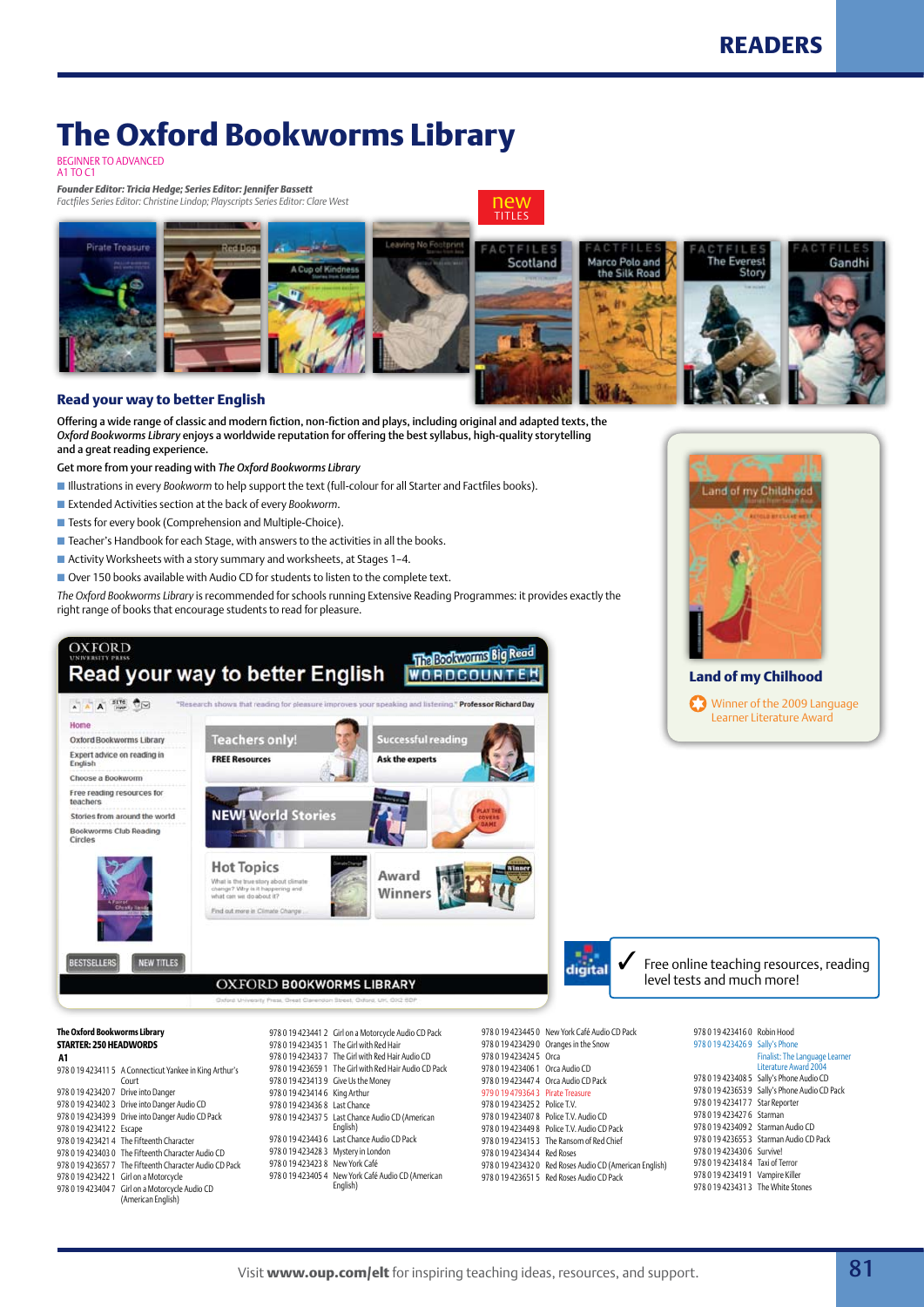

#### **The Oxford Bookworms Library STAGE 1: 400 HEADWORDS**

| A1 A2                                      |                                                                                                   |
|--------------------------------------------|---------------------------------------------------------------------------------------------------|
| 978 0 19 478900 4                          | The Adventures of Tom Sawyer                                                                      |
| 978 0 19 47 88 35 9                        | The Adventures of Tom Sawyer Audio CD<br>(American English)                                       |
| 978 0 19 478868 7                          | The Adventures of Tom Sawyer Audio CD<br>Pack                                                     |
| 978 0 19 47 8901 1                         | Aladdin and the Enchanted Lamp                                                                    |
| 978 0 19 47 88 36 6                        | Aladdin and the Enchanted Lamp Audio CD                                                           |
| 978 0 19 478869 4                          | Aladdin and the Enchanted Lamp Audio CD<br>Pack                                                   |
| 978 0 19 423379 8                          | Animals in Danger Factfile (non-fiction)                                                          |
| 978 0 19 423371 2<br>978 0 19 423576 1     | Animals in Danger Audio CD<br>Animals in Danger Audio CD Pack                                     |
| 978 0 19 423535 8                          | The Butler Did It and Other Plays Playscript                                                      |
| 978 0 19 423505 1                          | The Butler Did It and Other Plays Audio CD                                                        |
| 978 0 19 423511 2                          | The Butler Did It and Other Plays Audio CD<br>Pack                                                |
| 978 0 19 47 890 2 8<br>978 0 19 47 88 37 3 | Christmas in Praque<br>Christmas in Prague Audio CD                                               |
| 978 0 19 47 8 70 0                         | Christmas in Prague Audio CD Pack                                                                 |
| 978 0 19 478903 5                          | The Coldest Place on Earth                                                                        |
| 978 0 19 47 88 38 0                        | The Coldest Place on Earth Audio CD                                                               |
| 978 0 19 47 8 8 7 1 7                      | The Coldest Place on Earth Audio CD Pack                                                          |
| 978 0 19 423627 0                          | Deserts Factfile (non-fiction)                                                                    |
| 978 0 19 423628 7                          | Deserts Audio CD                                                                                  |
| 978 0 19 423630 0<br>978 0 19 478904 2     | Deserts Audio CD Pack<br>The Elephant Man                                                         |
| 978 0 19 47 88 39 7                        | The Elephant Man Audio CD                                                                         |
| 978 0 19 47 872 4                          | The Elephant Man Audio CD Pack                                                                    |
| 978 0 19 423380 4                          | England Factfile (non-fiction)                                                                    |
| 978 0 19 423372 9                          | England Audio CD                                                                                  |
| 978 0 19 423578 5                          | England Audio CD Pack                                                                             |
| 978 0 19 423500 6                          | Five Short Plays Playscript                                                                       |
| 978 0 19 423506 8<br>978 0 19 423512 9     | Five Short Plays Audio CD<br>Five Short Plays Audio CD Pack                                       |
| 978 0 19 4235013                           | A Ghost in Love and Other Plays Playscript                                                        |
| 978 0 19 423507 5                          | A Ghost in Love and Other Plays                                                                   |
| 9780194235136                              | Audio CD<br>A Ghost in Love and Other Plays                                                       |
| 978 0 19 478905 9                          | Audio CD Pack<br>Goodbye Mr Hollywood                                                             |
| 978 0 19 478840 3                          | Goodbye Mr Hollywood Audio CD                                                                     |
|                                            | (American English)                                                                                |
| 978 0 19 478873 1                          | Goodbye Mr Hollywood Audio CD Pack                                                                |
| 978 0 19 47 89 29 5<br>978 0 19 478864 9   | Little Lord Fauntleroy                                                                            |
| 978 0 19 478897 7                          | Little Lord Fauntleroy Audio CD<br>Little Lord Fauntleroy Audio CD Pack                           |
| 978 0 19 478906 6                          | A Little Princess                                                                                 |
| 978 0 19 4788410                           | A Little Princess Audio CD                                                                        |
| 978 0 19 47 874 8                          | A Little Princess Audio CD Pack                                                                   |
| 978 0 19 423374 3                          | London Factfile (non-fiction)                                                                     |
| 978 0 19 423370 5                          | London Audio CD                                                                                   |
| 978 0 19 423580 8<br>978 0 19 478907 3     | London Audio CD Pack<br>The Lottery Winner                                                        |
| 978 0 19 47 8 8 4 2 7                      | The Lottery Winner Audio CD                                                                       |
| 978 0 19 478875 5                          | The Lottery Winner Audio CD Pack                                                                  |
| 978 0 19 478908 0                          | Love or Money?                                                                                    |
| 978 0 19 47 8 8 4 3 4                      | Love or Money? Audio CD                                                                           |
| 978 0 19 478876 2                          | Love or Money? Audio CD Pack                                                                      |
| 978 0 19 478909 7<br>978 0 19 47 8844 1    | Mary, Queen of Scots                                                                              |
| 978 0 19 478877 9                          | Mary, Queen of Scots Audio CD<br>Mary, Queen of Scots Audio CD Pack                               |
| 978 0 19 478927 1                          | The Meaning of Gifts - Stories from Turkey                                                        |
| 978 0 19 47 8862 5                         | The Meaning of Gifts - Stories from Turkey<br>Audio CD                                            |
| 978 0 19 47 88 95 3                        | The Meaning of Gifts - Stories from Turkey<br>Audio CD Pack                                       |
| 978 0 19 478910 3                          | The Monkey's Paw                                                                                  |
| 978 0 19 478845 8<br>978 0 19 478878 6     | The Monkey's Paw Audio CD<br>The Monkey's Paw Audio CD Pack                                       |
| 978 0 19 4235020                           | The Murder of Mary Jones Playscript                                                               |
| 978 0 19 423508 2                          | The Murder of Mary Jones Audio CD                                                                 |
| 978 0 19 423514 3                          | The Murder of Mary Jones Audio CD Pack                                                            |
| 978 0 19 47 8911 0                         | Mutiny on the Bounty                                                                              |
| 978 0 19 478846 5                          | Mutiny on the Bounty Audio CD                                                                     |
| 9780194788793                              | Mutiny on the Bounty Audio CD Pack                                                                |
| 9780194789127                              | Ned Kelly - A True Story<br><b>Finalist: The Language Learner Literature</b><br><b>Award 2006</b> |
| 978 0 19 47 8847 2                         | Ned Kelly Audio CD                                                                                |
| 9780194788809                              | Ned Kelly Audio CD Pack                                                                           |

| 978 0 19 423373 6                  | New York Factfile (non-fiction)                                             |
|------------------------------------|-----------------------------------------------------------------------------|
| 978 0 19 423369 9                  | New York Audio CD (American English)                                        |
| 978 0 19 423582 2                  | New York Audio CD Pack                                                      |
| 9780194789134                      | The Omega Files - Short Stories                                             |
| 9780194788489                      | The Omega Files Audio CD                                                    |
| 9780194788816                      | The Omega Files Audio CD Pack                                               |
| 9780194789141                      | One-Way Ticket - Short Stories                                              |
| 978 0 19 478849 6<br>9780194788823 | One-Way Ticket Audio CD                                                     |
| 978 0 19 4789158                   | One-Way Ticket Audio CD Pack<br>The Phantom of the Opera                    |
|                                    | <b>Finalist: The Language Learner Literature</b>                            |
|                                    | Award 2004                                                                  |
| 978 0 19 478850 2                  | The Phantom of the Opera Audio CD                                           |
| 9780194788830                      | The Phantom of the Opera Audio CD Pack                                      |
| 9780194789165                      | Pocahontas                                                                  |
| 9780194788519                      | Pocahontas Audio CD (American English)                                      |
| 9780194788847                      | Pocahontas Audio CD Pack                                                    |
| 9780194789172                      | The President's Murderer                                                    |
| 9780194788526                      | The President's Murderer Audio CD                                           |
| 9780194788854<br>9780194789189     | The President's Murderer Audio CD Pack<br>Remember Miranda                  |
| 978 0 19 478853 3                  | Remember Miranda Audio CD                                                   |
| 978 0 19 4788861                   | Remember Miranda Audio CD Pack                                              |
| 978 0 19 423623 2                  | Scotland Factfile (non-fiction)                                             |
| 978 0 19 4236263                   | <b>Scotland Audio CD Pack</b>                                               |
| 9780194789196                      | Sherlock Holmes and the Duke's Son                                          |
| 9780194788540                      | Sherlock Holmes and the Duke's Son                                          |
|                                    | Audio CD                                                                    |
| 9780194788878                      | Sherlock Holmes and the Duke's Son                                          |
| 978 0 19 478920 2                  | Audio CD Pack<br>Sherlock Holmes and the Sport of Kings                     |
| 9780194788557                      | Sherlock Holmes and the Sport of Kings<br>Audio CD                          |
| 9780194788885                      | Sherlock Holmes and the Sport of Kings<br>Audio CD Pack                     |
| 978 0 19 423503 7                  | Sherlock Holmes: Two Plays Playscript                                       |
| 978 0 19 423509 9                  | Sherlock Holmes: Two Plays Audio CD                                         |
| 9780194235150                      | Sherlock Holmes: Two Plays Audio CD Pack                                    |
| 978 0 19 478921 9                  | Sister Love and Other Crime Stories                                         |
| 9780194788564                      | Sister Love and Other Crime Stories Audio                                   |
|                                    | CD.                                                                         |
| 978 0 19 478889 2                  | Sister Love and Other Crime Stories Audio<br>CD Pack                        |
| 978 0 19 423619 5                  | Titanic Factfile (non-fiction)                                              |
| 978 0 19 423620 1                  | <b>Titanic Audio CD</b>                                                     |
|                                    |                                                                             |
| 978 0 19 423622 5                  | <b>Titanic Audio CD Pack</b>                                                |
| 978 0 19 478922 6                  | Under the Moon                                                              |
| 978 0 19 47 8857 1                 | Under the Moon Audio CD                                                     |
| 978 0 19 478890 8                  | Under the Moon Audio CD Pack                                                |
| 978 0 19 478923 3                  | <b>White Death</b>                                                          |
| 9780194788588                      | White Death Audio CD                                                        |
| 978 0 19 478891 5                  | White Death Audio CD Pack                                                   |
| 9780194789240                      | The Witches of Pendle                                                       |
| 978 0 19 478859 5                  | The Witches of Pendle Audio CD                                              |
| 978 0 19 478892 2                  | The Witches of Pendle Audio CD Pack                                         |
| 978 0 19 478925 7                  | <b>The Withered Arm</b><br><b>Finalist: The Language Learner Literature</b> |
|                                    | <b>Award 2005</b>                                                           |
| 978 0 19 478 860 1                 | The Withered Arm Audio CD                                                   |
| 9780194788939                      | The Withered Arm Audio CD Pack                                              |
| 9780194789264                      | The Wizard of Oz                                                            |
| 9780194788618                      | The Wizard of Oz Audio CD (American                                         |
| 9780194788946                      | English)<br>The Wizard of Oz Audio CD Pack                                  |
|                                    |                                                                             |
|                                    |                                                                             |
|                                    |                                                                             |
|                                    |                                                                             |
|                                    |                                                                             |
|                                    |                                                                             |
|                                    |                                                                             |
|                                    |                                                                             |
|                                    |                                                                             |
|                                    |                                                                             |
| STAGE 2: 700 HEADWORDS             |                                                                             |
| A2/B1                              |                                                                             |
| 978 0 19 479050 5                  | Agatha Christie, Woman of Mystery                                           |
| 9780194789738                      | Agatha Christie, Woman of Mystery Audio                                     |
|                                    | CD                                                                          |
| 9780194790123                      | Agatha Christie, Woman of Mystery Audio<br>CD Pack                          |
| 978 0 19 4790512                   | Alice's Adventures in Wonderland                                            |

|                                    | Award 2004                                                                                          |                                      | rack                                                                       |
|------------------------------------|-----------------------------------------------------------------------------------------------------|--------------------------------------|----------------------------------------------------------------------------|
|                                    | 978 0 19 478850 2 The Phantom of the Opera Audio CD                                                 |                                      | 9780194236317 Climate Change Factfile (non-fiction)                        |
|                                    | 978 0 19 478883 0 The Phantom of the Opera Audio CD Pack                                            |                                      | 978 0 19 423632 4 Climate Change Audio CD                                  |
| 9780194789165                      | Pocahontas                                                                                          |                                      | 978 0 19 423634 8 Climate Change Audio CD Pack                             |
| 9780194788519                      | Pocahontas Audio CD (American English)                                                              | 9780194790840                        | Cries from the Heart: Stories from Around<br>the World                     |
| 9780194788847                      | Pocahontas Audio CD Pack                                                                            |                                      | 9780194789691 Cries from the Heart: Stories from Around                    |
| 9780194789172                      | The President's Murderer                                                                            |                                      | the World Audio CD                                                         |
| 9780194788526                      | The President's Murderer Audio CD                                                                   | 9780194790468                        | Cries from the Heart: Stories from Around                                  |
| 9780194788854                      | The President's Murderer Audio CD Pack                                                              |                                      | the World Audio CD Pack                                                    |
| 9780194789189                      | Remember Miranda                                                                                    | 978 0 19 479055 0 Dead Man's Island  |                                                                            |
| 9780194788533                      | Remember Miranda Audio CD                                                                           |                                      | 978 0 19 478978 3 Dead Man's Island Audio CD                               |
| 9780194788861                      | Remember Miranda Audio CD Pack                                                                      |                                      | 978 0 19 479017 8 Dead Man's Island Audio CD Pack                          |
| 9780194236232                      | <b>Scotland Factfile (non-fiction)</b>                                                              |                                      | 978 0 19 479056 7 Death in the Freezer                                     |
| 9780194236263                      | <b>Scotland Audio CD Pack</b>                                                                       |                                      | 9780194789790 Death in the Freezer Audio CD (American                      |
| 9780194789196                      | Sherlock Holmes and the Duke's Son                                                                  |                                      | English)                                                                   |
|                                    | 978 0 19 478854 0 Sherlock Holmes and the Duke's Son                                                |                                      | 978 0 19 479018 5 Death in the Freezer Audio CD Pack                       |
|                                    | Audio CD                                                                                            |                                      | 9780194790574 The Death of Karen Silkwood                                  |
| 9780194788878                      | Sherlock Holmes and the Duke's Son                                                                  | 9780194789806                        | The Death of Karen Silkwood Audio CD                                       |
|                                    | Audio CD Pack                                                                                       |                                      | (American English)                                                         |
|                                    | 978 0 19 478920 2 Sherlock Holmes and the Sport of Kings                                            |                                      | 978 0 19 479019 2 The Death of Karen Silkwood Audio CD                     |
|                                    | 978 0 19 478855 7 Sherlock Holmes and the Sport of Kings<br>Audio CD                                |                                      | Pack                                                                       |
|                                    |                                                                                                     | 978 0 19 479058 1 Dracula            |                                                                            |
| 9780194788885                      | Sherlock Holmes and the Sport of Kings<br>Audio CD Pack                                             | 978 0 19 478981 3 Dracula Audio CD   |                                                                            |
| 9780194235037                      | Sherlock Holmes: Two Plays Playscript                                                               |                                      | 978 0 19 479020 8 Dracula Audio CD Pack                                    |
|                                    | 978 0 19 423509 9 Sherlock Holmes: Two Plays Audio CD                                               | 9780194790598                        | Ear-rings from Frankfurt                                                   |
| 9780194235150                      | Sherlock Holmes: Two Plays Audio CD Pack                                                            | 9780194789820                        | Ear-rings from Frankfurt Audio CD                                          |
|                                    | 978 0 19 478921 9 Sister Love and Other Crime Stories                                               | 9780194790215                        | Ear-rings from Frankfurt Audio CD Pack                                     |
|                                    | 978 0 19 478856 4 Sister Love and Other Crime Stories Audio                                         | 9780194790604                        | Five Children and It                                                       |
|                                    | C <sub>D</sub>                                                                                      | 9780194789837                        | Five Children and It Audio CD                                              |
|                                    | 978 0 19 478889 2 Sister Love and Other Crime Stories Audio                                         | 9780194790222                        | Five Children and It Audio CD Pack                                         |
|                                    | CD Pack                                                                                             | 9780194790611                        | <b>Grace Darling</b>                                                       |
| 978 0 19 423619 5                  | Titanic Factfile (non-fiction)                                                                      | 9780194789844                        | Grace Darling Audio CD                                                     |
| 9780194236201                      | Titanic Audio CD                                                                                    | 9780194790239                        | Grace Darling Audio CD Pack                                                |
| 9780194236225                      | Titanic Audio CD Pack                                                                               | 9780194235174                        | Hamlet Playscript                                                          |
| 9780194789226                      | Under the Moon                                                                                      | 978 0 19 423523 5 Hamlet Audio CD    |                                                                            |
| 9780194788571                      | Under the Moon Audio CD                                                                             | 9780194235297                        | Hamlet Audio CD Pack                                                       |
|                                    | 978 0 19 478890 8 Under the Moon Audio CD Pack                                                      | 9780194790628                        | Henry VIII and His Six Wives                                               |
| 978 0 19 478923 3 White Death      |                                                                                                     | 9780194789851                        | Henry VIII and His Six Wives Audio CD                                      |
|                                    | 978 0 19 478858 8 White Death Audio CD                                                              | 9780194790246                        | Henry VIII and His Six Wives Audio CD Pack                                 |
| 9780194788915                      | White Death Audio CD Pack                                                                           | 9780194790635                        | Huckleberry Finn                                                           |
|                                    | 978 0 19 4789240 The Witches of Pendle                                                              | 9780194789868                        | Huckleberry Finn Audio CD (American                                        |
|                                    | 978 0 19 478859 5 The Witches of Pendle Audio CD                                                    |                                      | English)                                                                   |
|                                    |                                                                                                     |                                      |                                                                            |
|                                    |                                                                                                     | 9780194790253                        | Huckleberry Finn Audio CD Pack                                             |
|                                    | 978 0 19 478892 2 The Witches of Pendle Audio CD Pack                                               | 9780194235181                        | The Importance of Being Earnest Playscript                                 |
| 978 0 19 478925 7 The Withered Arm |                                                                                                     | 9780194235242                        | The Importance of Being Earnest Audio CD                                   |
|                                    | <b>Finalist: The Language Learner Literature</b>                                                    | 9780194235303                        | The Importance of Being Earnest Audio CD                                   |
|                                    | Award 2005                                                                                          |                                      | Pack                                                                       |
| 9780194788601                      | The Withered Arm Audio CD                                                                           | 9780194233859                        | Ireland Factfile (non-fiction)                                             |
| 9780194788939                      | The Withered Arm Audio CD Pack                                                                      | 9780194233866                        | Ireland Audio CD                                                           |
| 9780194789264                      | The Wizard of Oz                                                                                    | 9780194235846                        | Ireland Audio CD Pack                                                      |
| 9780194788618                      | The Wizard of Oz Audio CD (American                                                                 | 9780194790642                        | The Jungle Book                                                            |
|                                    | English)                                                                                            | 9780194789875                        | The Jungle Book Audio CD                                                   |
|                                    | 978 0 19 478894 6 The Wizard of Oz Audio CD Pack                                                    | 9780194790260                        | The Jungle Book Audio CD Pack                                              |
|                                    |                                                                                                     | 9780194790802                        | <b>Love Among the Haystacks</b>                                            |
|                                    |                                                                                                     |                                      | Winner: The Language Learner Literature                                    |
|                                    | Green Gabler                                                                                        |                                      | Award 2005                                                                 |
|                                    |                                                                                                     | 9780194790031                        | Love Among the Haystacks Audio CD                                          |
|                                    |                                                                                                     | 9780194790420                        | Love Among the Haystacks Audio CD Pack                                     |
| <b>Sherlock Ho</b>                 |                                                                                                     | 978 0 19 479086 4 The Love of A King |                                                                            |
| Two Play                           |                                                                                                     |                                      | 9780194790093 The Love of A King Audio CD                                  |
|                                    |                                                                                                     |                                      | 978 0 19 479048 2 The Love of A King Audio CD Pack                         |
|                                    |                                                                                                     | 9780194236393                        | Marco Polo and the Silk Road Factfile                                      |
|                                    |                                                                                                     |                                      | (non-fiction)                                                              |
|                                    |                                                                                                     | 9780194236423                        | Marco Polo and the Silk Road Audio CD                                      |
| <b>STAGE 2: 700 HEADWORDS</b>      |                                                                                                     |                                      | Pack                                                                       |
|                                    |                                                                                                     | 9780194790659                        | Matty Doolin                                                               |
| A2/B1                              |                                                                                                     | 9780194235198                        | Much Ado About Nothing Playscript                                          |
|                                    | 978 0 19 479050 5 Agatha Christie, Woman of Mystery                                                 | 9780194235259                        | Much Ado About Nothing Audio CD                                            |
| 9780194789738                      | Agatha Christie, Woman of Mystery Audio                                                             | 9780194235310                        | Much Ado About Nothing Audio CD Pack                                       |
|                                    | CD                                                                                                  | 9780194790789                        | The Murders in the Rue Morque                                              |
|                                    | 978 0 19 479012 3 Agatha Christie, Woman of Mystery Audio                                           | 9780194790017                        | The Murders in the Rue Morque Audio CD                                     |
|                                    | CD Pack                                                                                             |                                      | (American English)                                                         |
|                                    | 978 0 19 479051 2 Alice's Adventures in Wonderland                                                  |                                      | 978 0 19 479040 6 The Murders in the Rue Morgue Audio CD<br>Pack           |
|                                    | 978 0 19 478974 5 Alice's Adventures in Wonderland Audio<br>CD                                      |                                      |                                                                            |
|                                    |                                                                                                     | 9780194790666<br>9780194789899       | The Mystery of Allegra                                                     |
|                                    | 978 0 19 479013 0 Alice's Adventures in Wonderland Audio<br>CD Pack                                 |                                      | The Mystery of Allegra Audio CD                                            |
|                                    | 978 0 19 479052 9 Anne of Green Gables                                                              | 9780194790284                        | The Mystery of Allegra Audio CD Pack                                       |
|                                    | 978 0 19 478975 2 Anne of Green Gables Audio CD                                                     | 9780194790673                        | New Yorkers - Short Stories                                                |
|                                    |                                                                                                     | 9780194792882                        | New Yorkers - Short Stories Audio CD                                       |
|                                    | 978 0 19 479014 7 Anne of Green Gables Audio CD Pack                                                |                                      | (American English)                                                         |
|                                    | 978 0 19 423635 5 The Beautiful Game Factfile (non-fiction)                                         |                                      | 9780 19 478990 5 New Yorkers - Short Stories Audio CD<br>(British English) |
|                                    | 978 0 19 423636 2 The Beautiful Game Audio CD<br>978 0 19 423638 6 The Beautiful Game Audio CD Pack |                                      | 978 0 19 479290 5 New Yorkers - Short Stories Audio CD Pack                |

| 978 0 19 478976 9 The Canterville Ghost Audio CD | 978 0 19 479053 6 The Canterville Ghost                                          |                                       |                                                                                         |
|--------------------------------------------------|----------------------------------------------------------------------------------|---------------------------------------|-----------------------------------------------------------------------------------------|
|                                                  |                                                                                  | 978 0 19 479029 1                     | (American English)<br>New Yorkers - Short Stories Audio CD Pack                         |
|                                                  | 978 0 19 479015 4 The Canterville Ghost Audio CD Pack                            |                                       | (British English)                                                                       |
| 9780194790826                                    | Changing their Skies: Stories from Africa                                        | 978 0 19 423520 4                     | One Thousand Dollars and Other Plays                                                    |
|                                                  |                                                                                  |                                       | Playscript                                                                              |
|                                                  | 978 0 19 479007 9 Changing their Skies: Stories from Africa<br>Audio CD          | 9780194235266                         | One Thousand Dollars and Other Plays                                                    |
| 9780194792769                                    | Changing their Skies: Stories from Africa                                        |                                       | Audio CD (American English)                                                             |
|                                                  | Audio CD Pack                                                                    | 9780194235327                         | One Thousand Dollars and Other Plays                                                    |
|                                                  | 978 0 19 479054 3 The Children of the New Forest                                 |                                       | Audio CD Pack                                                                           |
|                                                  | 9780194789776 The Children of the New Forest Audio CD                            | 978 0 19 479068 0 The Piano           |                                                                                         |
| 9780194790161                                    | The Children of the New Forest Audio CD                                          |                                       | 978 0 19 4789912 The Piano Audio CD                                                     |
|                                                  | Pack                                                                             | 9780194790307                         | The Piano Audio CD Pack                                                                 |
| 9780194236317                                    | Climate Change Factfile (non-fiction)                                            | 978 0 19 479087 1                     | The Pit and the Pendulum and Other                                                      |
|                                                  | 978 0 19 423632 4 Climate Change Audio CD                                        |                                       | <b>Stories</b>                                                                          |
| 9780194236348                                    | Climate Change Audio CD Pack                                                     | 9780194790109                         | The Pit and the Pendulum and Other                                                      |
|                                                  | 9780194790840 Cries from the Heart: Stories from Around                          |                                       | Stories Audio CD (American English)                                                     |
|                                                  | the World                                                                        |                                       | 978 0 19 479049 9 The Pit and the Pendulum and Other<br>Stories Audio CD Pack           |
| 9780194789691                                    | Cries from the Heart: Stories from Around                                        | 978 0 19 4233811                      | Rainforests Factfile (non-fiction)                                                      |
|                                                  | the World Audio CD                                                               | 9780194233828                         | Rainforests Audio CD                                                                    |
|                                                  | 9780194790468 Cries from the Heart: Stories from Around                          | 9780194235860                         | Rainforests Audio CD Pack                                                               |
|                                                  | the World Audio CD Pack                                                          | 9780194790833                         | <b>Red Dog</b>                                                                          |
| 978 0 19 479055 0 Dead Man's Island              |                                                                                  | 978 0 19 479045 1                     | Red Dog Audio CD Pack                                                                   |
| 9780194789783                                    | Dead Man's Island Audio CD                                                       | 9780194790697                         | Return To Earth                                                                         |
|                                                  | 978 0 19 479017 8 Dead Man's Island Audio CD Pack                                |                                       | Return To Earth Audio CD                                                                |
|                                                  | 978 0 19 479056 7 Death in the Freezer                                           | 9780194789929                         |                                                                                         |
| 9780194789790                                    | Death in the Freezer Audio CD (American                                          | 9780194790314                         | Return To Earth Audio CD Pack                                                           |
|                                                  | English)                                                                         | 978 0 19 479070 3                     | Robinson Crusoe<br>Robinson Crusoe Audio CD                                             |
| 9780194790185                                    | Death in the Freezer Audio CD Pack                                               | 9780194789936                         |                                                                                         |
| 9780194790574                                    | The Death of Karen Silkwood<br>The Death of Karen Silkwood Audio CD              | 978 0 19 479032 1                     | Robinson Crusoe Audio CD Pack                                                           |
| 9780194789806                                    | (American English)                                                               | 978 0 19 4235211                      | Romeo and Juliet Playscript                                                             |
|                                                  | 9780194790192 The Death of Karen Silkwood Audio CD                               | 978 0 19 423527 3                     | Romeo and Juliet Audio CD                                                               |
|                                                  | Pack                                                                             | 978 0 19 4 23 5 3 3 4                 | Romeo and Juliet Audio CD Pack                                                          |
| 978 0 19 479058 1 Dracula                        |                                                                                  | 978 0 19 423383 5                     | Seasons and Celebrations Factfile<br>(non-fiction)                                      |
| 978 0 19 478981 3 Dracula Audio CD               |                                                                                  | 9780194233842                         | Seasons and Celebrations Audio CD                                                       |
| 9780194790208                                    | Dracula Audio CD Pack                                                            | 9780194235884                         | Seasons and Celebrations Audio CD Pack                                                  |
| 9780194790598                                    | Ear-rings from Frankfurt                                                         | 9780194790710                         | Sherlock Holmes Short Stories                                                           |
| 9780194789820                                    | Ear-rings from Frankfurt Audio CD                                                | 9780194789943                         | Sherlock Holmes Short Stories Audio CD                                                  |
| 9780194790215                                    | Ear-rings from Frankfurt Audio CD Pack                                           | 9780194790338                         | Sherlock Holmes Short Stories Audio CD                                                  |
|                                                  | 978 0 19 479060 4 Five Children and It                                           |                                       | Pack                                                                                    |
| 9780194789837                                    | Five Children and It Audio CD                                                    | 9780194790727                         | Stories from the Five Towns                                                             |
|                                                  | 978 0 19 479022 2 Five Children and It Audio CD Pack                             | 9780194789950                         | Stories from the Five Towns Audio CD                                                    |
| 9780194790611                                    | <b>Grace Darling</b>                                                             | 978 0 19 4790345                      | Stories from the Five Towns Audio CD Pack                                               |
|                                                  | 978 0 19 478984 4 Grace Darling Audio CD                                         | 978 0 19 479073 4                     | A Stranger at Green Knowe                                                               |
| 9780194790239                                    | Grace Darling Audio CD Pack                                                      | 9780194790796                         | Tales from Longpuddle                                                                   |
| 9780194235174                                    | Hamlet Playscript                                                                | 978 0 19 479002 4                     | Tales from Longpuddle Audio CD                                                          |
| 9780194235235                                    | Hamlet Audio CD                                                                  | 978 0 19 4790413                      | Tales from Longpuddle Audio CD Pack                                                     |
| 9780194235297                                    | Hamlet Audio CD Pack                                                             | 978 0 19 479074 1                     | Too Old to Rock and Roll                                                                |
| 9780194790628                                    | Henry VIII and His Six Wives                                                     | 9780194790758                         | Voodoo Island                                                                           |
| 9780194789851                                    | Henry VIII and His Six Wives Audio CD                                            | 9780194789981                         | Voodoo Island Audio CD                                                                  |
| 9780194790246                                    | Henry VIII and His Six Wives Audio CD Pack                                       | 978 0 19 4790376                      | Voodoo Island Audio CD Pack                                                             |
| 9780194790635                                    | Huckleberry Finn                                                                 | 9780194790765                         | William Shakespeare                                                                     |
| 9780194789868                                    | Huckleberry Finn Audio CD (American                                              | 9780194789998                         | William Shakespeare Audio CD                                                            |
|                                                  | English)                                                                         | 9780194790383                         | William Shakespeare Audio CD Pack                                                       |
|                                                  |                                                                                  |                                       |                                                                                         |
| 9780194790253                                    |                                                                                  |                                       |                                                                                         |
| 9780194235181                                    | Huckleberry Finn Audio CD Pack                                                   | 978 0 19 479077 2 The Year of Sharing |                                                                                         |
|                                                  | The Importance of Being Earnest Playscript                                       |                                       | 978 0 19 479000 0 The Year of Sharing Audio CD                                          |
| 9780194235242<br>9780194235303                   | The Importance of Being Earnest Audio CD                                         |                                       | 978 0 19 479039 0 The Year of Sharing Audio CD Pack                                     |
|                                                  | The Importance of Being Earnest Audio CD<br>Pack                                 | STAGE 3: 1,000 HEADWORDS              |                                                                                         |
|                                                  | 978 0 19 423385 9 Ireland Factfile (non-fiction)                                 | <b>B1</b>                             |                                                                                         |
| 9780194233866                                    | Ireland Audio CD                                                                 |                                       | 978 0 19 479108 3 As the Inspector Said and Other Stories                               |
| 9780194235846                                    | Ireland Audio CD Pack                                                            |                                       | 978 0 19 479091 8 As the Inspector Said and Other Stories                               |
| 9780194790642                                    | The Jungle Book                                                                  |                                       | Audio CD                                                                                |
| 9780194789875                                    | The Jungle Book Audio CD                                                         | 978 0 19 479 292 9                    | As the Inspector Said and Other Stories                                                 |
| 9780194790260                                    | The Jungle Book Audio CD Pack                                                    |                                       | Audio CD Pack                                                                           |
|                                                  | 978 0 19 479080 2 Love Among the Haystacks                                       |                                       | 978 0 19 423390 3 Australia and New Zealand Factfile                                    |
|                                                  | Winner: The Language Learner Literature                                          |                                       | (non-fiction)                                                                           |
|                                                  | Award 2005                                                                       | 9780194235891                         | Australia and New Zealand Audio<br>CDs(2)                                               |
| 9780194790031                                    | Love Among the Haystacks Audio CD                                                |                                       | 978 0 19 423591 4 Australia and New Zealand Audio CD Pack                               |
| 9780194790420                                    | Love Among the Haystacks Audio CD Pack                                           | 978 0 19 4791090 The Brontë Story     |                                                                                         |
| 9780194790864                                    | The Love of A King                                                               |                                       | 978 0 19 479110 6 The Call of the Wild                                                  |
| 9780194790093                                    | The Love of A King Audio CD                                                      |                                       | 978 0 19 479092 5 The Call of the Wild Audio CDs (2)                                    |
| 9780194790482                                    | The Love of A King Audio CD Pack                                                 |                                       | (American English)                                                                      |
| 9780194236393                                    | Marco Polo and the Silk Road Factfile                                            | 978 0 19 479 293 6                    | The Call of the Wild Audio CD Pack                                                      |
|                                                  | (non-fiction)                                                                    | 9780194791113                         | The Card                                                                                |
|                                                  | 978 0 19 423642 3 Marco Polo and the Silk Road Audio CD                          | 978 0 19 4791120 Chemical Secret      |                                                                                         |
|                                                  | Pack                                                                             |                                       | 978 0 19 479093 2 Chemical Secret Audio CDs (2)                                         |
| 9780194790659                                    | Matty Doolin                                                                     |                                       | 978 0 19 479294 3 Chemical Secret Audio CD Pack                                         |
| 9780194235198                                    | Much Ado About Nothing Playscript                                                | 978 0 19 479113 7 A Christmas Carol   |                                                                                         |
| 9780194235259                                    | Much Ado About Nothing Audio CD                                                  |                                       | 978 0 19 479094 9 A Christmas Carol Audio CDs (2)                                       |
| 9780194235310                                    | Much Ado About Nothing Audio CD Pack                                             |                                       | 978 0 19 479295 0 A Christmas Carol Audio CD Pack                                       |
| 9780194790789                                    | The Murders in the Rue Morque                                                    |                                       | 978 0 19 4791144 The Crown of Violet                                                    |
| 9780194790017                                    | The Murders in the Rue Morque Audio CD                                           |                                       | 978 0 19 479140 3 A Cup of Kindness: Stories from Scotland                              |
|                                                  | (American English)                                                               | 9780194792837                         | A Cup of Kindness: Stories from Scotland                                                |
|                                                  | 9780194790406 The Murders in the Rue Morque Audio CD<br>Pack                     |                                       | Audio CD Pack                                                                           |
|                                                  | 978 0 19 479066 6 The Mystery of Allegra                                         | 9780194791977                         | Dancing with Strangers: Stories from Africa                                             |
| 9780194789899                                    | The Mystery of Allegra Audio CD                                                  |                                       | 978 0 19 479161 8 Dancing with Strangers: Stories from Africa                           |
| 9780194790284                                    | The Mystery of Allegra Audio CD Pack                                             |                                       | Audio CDs (2)                                                                           |
| 9780194790673                                    | New Yorkers - Short Stories                                                      | 978 0 19 479 277 6                    | Dancing with Strangers: Stories from Africa                                             |
| 9780194792882                                    | New Yorkers - Short Stories Audio CD                                             |                                       | Audio CD Pack                                                                           |
|                                                  | (American English)                                                               | 9780194791151                         | Ethan Frome                                                                             |
| 9780194789905                                    | New Yorkers - Short Stories Audio CD                                             | 978 0 19 479 297 4                    | Ethan Frome Audio CDs (2)<br>(American English)                                         |
|                                                  | (British English)<br>978 0 19 479290 5 New Yorkers - Short Stories Audio CD Pack | 9780194792998                         | Ethan Frome Audio CD Pack<br>978 0 19 423643 0 The Everest Story Factfile (non-fiction) |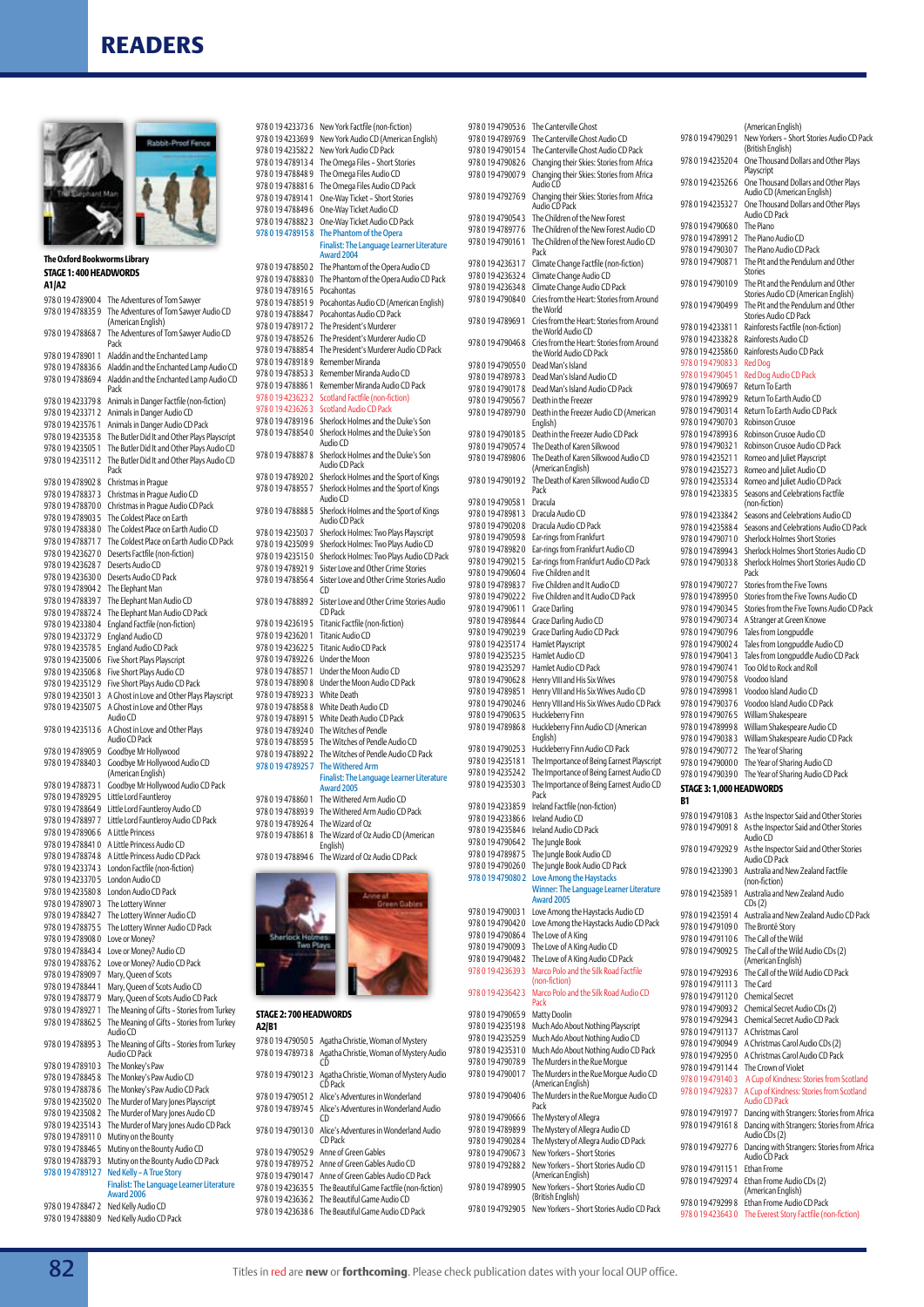

| 978 0 19 423646 1        | The Everest Story Audio CD Pack                                  |
|--------------------------|------------------------------------------------------------------|
| 978 0 19 4791 16 8       | Frankenstein                                                     |
| 978 0 19 479095 6        | Frankenstein Audio CDs (2)                                       |
| 978 0 19 479300 1        | Frankenstein Audio CD Pack                                       |
|                          |                                                                  |
| 978 0 19 479118 2        | Go, Lovely Rose and Other Stories                                |
| 978 0 19 479117 5        | Goldfish                                                         |
| 978 0 19 423392 7        | Information Technology Factfile                                  |
|                          | (non-fiction)                                                    |
| 978 0 19 423592 1        | Information Technology Audio CDs (2)                             |
| 978 0 19 423594 5        | Information Technology Audio CD Pack                             |
| 9780194791199            | <b>Justice</b>                                                   |
| 978 0 19 479120 5        |                                                                  |
|                          | Kidnapped                                                        |
| 978 0 19 479121 2        | The Last Sherlock Holmes Story                                   |
| 978 0 19 479096 3        | The Last Sherlock Holmes Story Audio CDs                         |
|                          | (2)                                                              |
| 978 0 19 479302 5        | The Last Sherlock Holmes Story Audio CD                          |
|                          | Pack                                                             |
| 978 0 19 4791410         | Leaving No Footprint: Stories from Asia                          |
| 978 0 19 479353 7        | Leaving No Footprint: Stories from Asia                          |
|                          | <b>Audio CD Pack</b>                                             |
| 978 0 19 479139 7        | The Long White Cloud: Stories from New                           |
|                          | Zealand                                                          |
| 978 0 19 479104 5        |                                                                  |
|                          | The Long White Cloud: Stories from New                           |
|                          | Zealand Audio CDs (2)                                            |
| 978 0 19 479303 2        | The Long White Cloud: Stories from New                           |
|                          | Zealand Audio CD Pack                                            |
| 978 0 19 479122 9        | Love Story                                                       |
| 978 0 19 4790970         | Love Story Audio CDs (2) (American                               |
|                          | English)                                                         |
| 978 0 19 479305 6        | Love Story Audio CD Pack                                         |
| 978 0 19 423393 4        | Martin Luther King Factfile (non-fiction)                        |
| 978 0 19 423595 2        | Martin Luther King Audio CDs (2)                                 |
|                          | (American English)                                               |
| 978 0 19 423597 6        | Martin Luther King Audio CD Pack                                 |
|                          |                                                                  |
| 978 0 19 479123 6        | Moondial                                                         |
| 978 0 19 479124 3        | On the Edge                                                      |
| 978 0 19 479125 0        | A Pair of Ghostly Hands and Other Stories                        |
| 978 0 19 479126 7        | The Picture of Dorian Gray                                       |
| 978 0 19 479098 7        | The Picture of Dorian Gray Audio CD                              |
| 978 0 19 4793070         | The Picture of Dorian Gray Audio CD Pack                         |
| 978 0 19 479284 4        | Playing with Fire: Stories from the Pacific                      |
|                          | Rim                                                              |
| 978 0 19 479285 1        |                                                                  |
|                          | Playing with Fire: Stories from the Pacific<br>Rim Audio CDs (2) |
|                          |                                                                  |
| 978 0 19 479286 8        | Playing with Fire: Stories from the Pacific                      |
|                          | Rim Audio CD Pack                                                |
| 978 0 19 479127 4        | The Prisoner of Zenda                                            |
|                          |                                                                  |
| 978 0 19 479099 4        | The Prisoner of Zenda Audio CDs (2)                              |
| 978 0 19 479308 7        |                                                                  |
|                          | The Prisoner of Zenda Audio CD Pack                              |
| 9780194791441            | <b>Rabbit-Proof Fence</b>                                        |
|                          | Winner: The Language Learner Literature                          |
|                          | Award 2007                                                       |
| 978 0 19 479128 1        | The Railway Children                                             |
| 978 0 19 479100 7        | The Railway Children Audio CDs (2)                               |
| 978 0 19 4793100         | The Railway Children Audio CD Pack                               |
| 978 0 19 423389 7        | Recycling Factfile (non-fiction)                                 |
| 978 0 19 423598 3        | Recycling Audio CDs (2)                                          |
| 978 0 19 423600 3        |                                                                  |
|                          | Recycling Audio CD Pack                                          |
| 978 0 19 479129 8        | The Secret Garden                                                |
| 978 0 19 479101 4        | The Secret Garden Audio CDs (2)                                  |
| 978 0 19 4793117         | The Secret Garden Audio CD Pack                                  |
| 978 0 19 479130 4        | Skyjack!                                                         |
| 978 0 19 479102 1        | Skyjack! Audio CD                                                |
| 978 0 19 479313 1        | Skyjack! Audio CD Pack                                           |
| 978 0 19 479131 1        | The Star Zoo                                                     |
| 978 0 19 479132 8        | Tales of Mystery and Imagination                                 |
| 978 0 19 4791038         |                                                                  |
|                          | Tales of Mystery and Imagination Audio<br>CDs(2)                 |
| 978 0 19 47 9 3 14 8     |                                                                  |
|                          | Tales of Mystery and Imagination Audio CD<br>Pack                |
|                          |                                                                  |
| 978 0 19 479133 5        | The Three Strangers and Other Stories                            |
| 978 0 19 479134 2        | Through the Looking Glass                                        |
| 978 0 19 479135 9        | Tooth and Claw                                                   |
| 978 0 19 423391 0        | The USA Factfile (non-fiction)                                   |
| 978 0 19 4236010         | The USA Audio CDs (2) (American English)                         |
| 978 0 19 423603 4        | The USA Audio CD Pack                                            |
| 978 0 19 479136 6        | 'Who, Sir? Me, Sir?'                                             |
| 978 0 19 479137 3        | The Wind in the Willows                                          |
| 978 0 19 479138 0        | Wyatt's Hurricane                                                |
|                          |                                                                  |
| STAGE 4: 1,400 HEADWORDS |                                                                  |
| B1/B2                    |                                                                  |
| 978 0 19 479164 9        | The African Queen                                                |
| 978 0 19 479165 6        | The Big Sleep                                                    |
| 978 0 19 479166 3        |                                                                  |
|                          | <b>Black Beauty</b>                                              |
| 978 0 19 479148 9        | Black Beauty Audio CDs (2)                                       |
| 978 0 19 479315 5        | Black Beauty Audio CD Pack                                       |
| 978 0 19 4791670         | Cranford                                                         |
| 978 0 19 479168 7        | Death of an Englishman                                           |
| 978 0 19 479169 4        | Desert, Mountain, Sea                                            |
| 978 0 19 423395 8        | Disaster! Factfile (non-fiction)                                 |
| 978 0 19 423604 1        | Disaster! Audio CDs (2)                                          |

978 0 19 479195 3 Doors To A Wider Place: Stories from Australia 978 0 19 4791625 Doors To A Wider Place: Stories from

| 9780194792806             | Australia Audio CDs (2)<br>Doors To A Wider Place: Stories from |
|---------------------------|-----------------------------------------------------------------|
|                           | Australia Audio CD Pack                                         |
| 9780194791700             |                                                                 |
|                           | Dr Jekyll and Mr Hyde                                           |
| 9780194791496             | Dr Jekyll and Mr Hyde Audio CDs (2)                             |
| 9780194793179             | Dr Jekyll and Mr Hyde Audio CD Pack                             |
| 9780194791717             | A Dubious Legacy                                                |
| 9780194791724             | The Eagle of the Ninth                                          |
| 9780194237802             | Gandhi Factfile (non-fiction)                                   |
| 9780194237833             | Gandhi Audio CD Pack                                            |
|                           |                                                                 |
| 978 0 19 423394 1         | Great Crimes Factfile (non-fiction)                             |
| 978 0 19 423 607 2        | Great Crimes Audio CDs (2)                                      |
| 9780194236096             | Great Crimes Audio CD Pack                                      |
| 978 0 19 479 173 1        | Gulliver's Travels                                              |
| 9780194791502             | Gulliver's Travels Audio CDs (2)                                |
| 9780194793186             | Gulliver's Travels Audio CD Pack                                |
| 978 0 19 423397 2         | The History of the English Language                             |
|                           | Factfile (non-fiction)                                          |
|                           |                                                                 |
| 9780194236126             | The History of the English Language Audio                       |
|                           | CDs(2)                                                          |
| 9780194236140             | The History of the English Language Audio                       |
|                           | CD Pack                                                         |
| 9780194791748             | The Hound of the Baskervilles                                   |
| 9780194791519             | The Hound of the Baskervilles Audio CDs                         |
|                           | (2)                                                             |
| 9780194793193             | The Hound of the Baskervilles Audio CD                          |
|                           | Pack                                                            |
| 9780194792356             | Land of My Childhood: Stories from                              |
|                           | South Asia                                                      |
|                           | Winner: The Language Learner Literature                         |
|                           | <b>Award 2009</b>                                               |
| 9780194792103             |                                                                 |
|                           | Land of My Childhood: Stories from South<br>Asia Audio CDs (2)  |
|                           |                                                                 |
| 9780194792813             | Land of My Childhood: Stories from South                        |
|                           | Asia Audio CD Pack                                              |
| 9780194791755             | I ittle Women                                                   |
| 9780194791526             | Little Women Audio CDs (2) (American                            |
|                           | English)                                                        |
| 9780194793216             | Little Women Audio CD Pack                                      |
| 9780194791762             | Lord Jim                                                        |
| 9780194791779             | Lorna Doone                                                     |
| 9780194791786             | The Moonspinners                                                |
|                           |                                                                 |
| 9780194791793             | A Morbid Taste For Bones                                        |
| 9780194791809             | Mr Midshipman Hornblower                                        |
| 9780194233965             | Nelson Mandela Factfile (non-fiction)                           |
| 978 0 19 422625 7         | Nelson Mandela Audio CDs (2)                                    |
| 978 0 19 422630 1         | Nelson Mandela Audio CD Pack                                    |
| 9780194791984             | The Price of Peace: Stories from Africa                         |
|                           | The Price of Peace: Stories from Africa                         |
|                           |                                                                 |
| 9780194791601             |                                                                 |
|                           | Audio CDs (2)                                                   |
| 978 0 19 4793254          | The Price of Peace: Stories from Africa                         |
|                           | Audio CD Pack                                                   |
| 9780194791816             | Persuasion                                                      |
| 9780194791823             | Reflex                                                          |
| 9780194791830             | The Scarlet Letter                                              |
| 9780194791533             | The Scarlet Letter Audio CDs (2) (American                      |
|                           | English)                                                        |
| 9780194793230             |                                                                 |
|                           | The Scarlet Letter Audio CD Pack                                |
| 9780194791847             | Silas Marner                                                    |
| 9780194791540             | Silas Marner Audio CDs (2)                                      |
| 9780194793247             | Silas Marner Audio CD Pack                                      |
| 9780194791854             | The Silver Sword                                                |
| 978 0 19 479 1861         | The Songs of Distant Earth and Other                            |
|                           | Stories                                                         |
| 9780194791878             | A Tale of Two Cities                                            |
| 9780194791557             | A Tale of Two Cities Audio CDs (2)                              |
| 9780194793278             | A Tale of Two Cities Audio CD Pack                              |
| 9780194791885             |                                                                 |
|                           | The Thirty-Nine Steps                                           |
| 9780194791564             | The Thirty-Nine Steps Audio CDs (2)                             |
| 978 0 19 479328 5         | The Thirty-Nine Steps Audio CD Pack                             |
| 9780194791892             | Three Men in A Boat                                             |
| 9780194791571             | Three Men in A Boat Audio CDs (2)                               |
| 9780194793292             | Three Men in A Boat Audio CD Pack                               |
| 9780194791908             | Treasure Island                                                 |
| 9780194791588             | Treasure Island Audio CDs (2)                                   |
| 9780194793308             | Treasure Island Audio CD Pack                                   |
|                           |                                                                 |
| 978 0 19 479 1915         | The Unquiet Grave                                               |
| 9780194791922             | Washington Square                                               |
| 9780194791595             | Washington Square Audio CDs (2)                                 |
|                           | (American English)                                              |
| 9780194793322             | Washington Square Audio CD Pack                                 |
| 9780194791939             | We Didn't Mean to Go to Sea                                     |
| 978 0 19 479 1946         | The Whispering Knights                                          |
|                           |                                                                 |
| STAGE 5: 1,800 H EADWORDS |                                                                 |
| B2                        |                                                                 |
| 978 0 19 4792158          | <b>The Accidental Tourist</b>                                   |
|                           | <b>Finalist: The Language Learner Literature</b>                |
|                           | <b>Award 2005</b>                                               |
| 978 0 19 479216 5         | The Age of Innocence                                            |
|                           | Winner: The Language Learner Literature                         |
|                           | <b>Award 2007</b>                                               |
| 9780194792134             | The Age of Innocence Audio CDs (3)                              |
|                           | (American English)                                              |

|                        | 9780194792035               | David Co              |
|------------------------|-----------------------------|-----------------------|
|                        | 9780194793353               | David Co              |
| o CDs (2)              | 9780194792202               | The Dea               |
| CD Pack כ              | 9780194792219               | Deadloc               |
|                        | 9780194792226               | Do Andr               |
|                        | 9780194792233               | Far from              |
| I)                     |                             |                       |
|                        | 9780194792042               | Far from<br>Audio CI  |
|                        |                             |                       |
| fiction)               | 9780194793360               | Far from              |
| I                      |                             | Audio CI              |
| k                      | 9780194792240               | The Gard              |
|                        | 9780194792059               | The Gard              |
| i (2)                  |                             | CDs(3)                |
| Pack                   | 9780194793377               | The Gard              |
|                        |                             | CD Pack               |
| anguage                | 9780194792257               | <b>Ghost St</b>       |
|                        | 978 0 19 479206 6           | <b>Ghost St</b>       |
| anguage Audio          | 9780194793384               | <b>Ghost St</b>       |
|                        | 9780194792264               | Great Ex              |
| anguage Audio          |                             |                       |
|                        | 9780194792073               | <b>Great Ex</b>       |
| les                    | 9780194793391               | <b>Great Ex</b>       |
| les Audio CDs          | 9780194792271               | Heat and              |
|                        | 9780194792288               | I, Robot              |
| les Audio CD           | 978 0 19 479229 5           | eeves ar              |
|                        | 978 0 19 479230 1           | King's Ra             |
| ies from               | 9780194792080               | King's Ra             |
|                        |                             | English)              |
| <b>Imer Literature</b> | 9780194793407               | King's Ra             |
|                        |                             |                       |
| ies from South         | 978 0 19 4792318            | The Ridd              |
|                        | 9780194792332               | Sense an              |
| ies from South         | 9780194793414               | Sense an              |
|                        | 9780194793421               | Sense an              |
|                        | 9780194792325               | This Rou              |
|                        | 9780194791960               | Treading              |
| (American              | 9780194791069               | Treading              |
|                        |                             | Audio CI              |
| :k                     | 9780194792783               | Treading              |
|                        |                             | Audio CI              |
|                        |                             | Wutheri               |
|                        | 9780194792349               |                       |
|                        | 9780194792097               | Wutheri               |
| Pŗ                     | 9780194793445               | Wutheri               |
| on-fiction)            | STAGE 6: 2,500 HEADWOI      |                       |
| (2)                    | B2 C1                       |                       |
|                        |                             |                       |
|                        |                             |                       |
| Pack                   | 9780194792530               | America               |
| rom Africa             | 978 0 19 479243 1           | America               |
| rom Africa             |                             | (America              |
|                        | 978 0 19 479345 2           | America               |
| rom Africa             | 978 0 19 4792547            | <b>Barchest</b>       |
|                        |                             | Finalist:             |
|                        |                             | Award 2               |
|                        | 9780194792554               | Cold Cor              |
|                        | 978 0 19 4792561            | <b>Cry Free</b>       |
|                        |                             |                       |
| s (2) (American        |                             | Finalist:             |
|                        |                             | Award 2               |
| Pack                   | 9780194792578               | Deadhea               |
|                        | 9780194792585               | Decline a             |
|                        | 9780194792592               | Dublin P              |
| $\frac{1}{2}$          | 9780194792608               | The Ener              |
|                        | 9780194792448               | The Ener              |
| and Other              | 9780194793469               | The Ener              |
|                        | 978 0 19 47 9 261 5         | The Fly a             |
|                        | 9780194792622               | Jane Eyre             |
| DS(2)                  | 9780194792455               | Jane Eyre             |
| D Pack                 |                             |                       |
|                        | 9780194793476               | Jane Eyre             |
|                        | 9780194792639               | The Joy L             |
| o CDs (2)              | 9780194792646               | Meteor                |
| o CD Pack              | 9780194792653               | Night W               |
|                        | 9780194792660               | Oliver Tv             |
| CDs (2)                | 9780194792462               | Oliver Tv             |
| CD Pack                | 9780194793483               | Oliver Tv             |
|                        | 9780194792714               | A Passag              |
| 2)                     | 9780194792493               |                       |
| ack                    | 9780194793582               | A Passag              |
|                        |                             | A Passag<br>Pride and |
|                        | 9780194792677               |                       |
|                        | 978 0 19 479247 9 Pride and |                       |
| CDs (2)                | 9780194793490               | Pride and             |
|                        | 9780194792684               | Tess of th            |
| CD Pack                | 9780194792486               | Tess of th            |
| bs                     | 9780194793506               | Tess of th            |
|                        | 9780194792691               | Vanity Fa             |
|                        | 9780194792707 The Wor       |                       |
|                        |                             |                       |
|                        |                             |                       |
|                        |                             |                       |
| rner Literature        |                             |                       |
|                        |                             |                       |

| 9780194792189            | The Bride Price                           |
|--------------------------|-------------------------------------------|
|                          |                                           |
| 9780194792196            | David Copperfield                         |
| 9780194792035            | David Copperfield Audio CDs (3)           |
| 9780194793353            | David Copperfield Audio CD Pack           |
|                          |                                           |
| 9780194792202            | The Dead of Jericho                       |
| 9780194792219            | Deadlock                                  |
| 9780194792226            | Do Androids Dream of Electric Sheep?      |
| 9780194792233            | Far from the Madding Crowd                |
|                          |                                           |
| 9780194792042            | Far from the Madding Crowd                |
|                          | Audio CDs (3)                             |
| 9780194793360            | Far from the Madding Crowd                |
|                          | Audio CD Pack                             |
| 9780194792240            | The Garden Party and Other Stories        |
|                          |                                           |
| 9780194792059            | The Garden Party and Other Stories Audio  |
|                          | CDs(3)                                    |
| 9780194793377            | The Garden Party and Other Stories Audio  |
|                          | CD Pack                                   |
| 9780194792257            | <b>Ghost Stories</b>                      |
| 9780194792066            | Ghost Stories Audio CDs (2)               |
|                          |                                           |
| 9780194793384            | Ghost Stories Audio CD Pack               |
| 9780194792264            | <b>Great Expectations</b>                 |
| 9780194792073            | Great Expectations Audio CDs (3)          |
| 9780194793391            | Great Expectations Audio CD Pack          |
|                          |                                           |
| 9780194792271            | Heat and Dust                             |
| 9780194792288            | I, Robot                                  |
| 9780194792295            | Jeeves and Friends                        |
| 9780194792301            | King's Ransom                             |
|                          |                                           |
| 9780194792080            | King's Ransom Audio CDs (2) (American     |
|                          | English)                                  |
| 9780194793407            | King's Ransom Audio CD Pack               |
| 9780194792318            | The Riddle of the Sands                   |
| 9780194792332            | Sense and Sensibility                     |
|                          |                                           |
| 9780194793414            | Sense and Sensibility Audio CDs (3)       |
| 9780194793421            | Sense and Sensibility Audio CD Pack       |
| 9780194792325            | This Rough Magic                          |
| 9780194791960            | Treading on Dreams: Stories from Ireland  |
| 9780194791069            | Treading on Dreams: Stories from Ireland  |
|                          | Audio CDs (3)                             |
|                          |                                           |
| 9780194792783            | Treading on Dreams: Stories from Ireland  |
|                          | Audio CD Pack                             |
| 9780194792349            | Wuthering Heights                         |
| 9780194792097            | Wuthering Heights Audio CDs (3)           |
|                          |                                           |
|                          |                                           |
| 9780194793445            | Wuthering Heights Audio CD Pack           |
| STAGE 6: 2,500 HEADWORDS |                                           |
| B2/C1                    |                                           |
|                          |                                           |
| 9780194792530            | American Crime Stories                    |
| 9780194792431            | American Crime Stories Audio CDs (3)      |
|                          | (American English)                        |
| 9780194793452            | American Crime Stories Audio CD Pack      |
| 978 0 19 4792547         | <b>Barchester Towers</b>                  |
|                          |                                           |
|                          | Finalist: The Language Learner Literature |
|                          | Award 2007                                |
| 9780194792554            | Cold Comfort Farm                         |
| 978 0 19 479256 1        | <b>Cry Freedom</b>                        |
|                          | Finalist: The Language Learner Literature |
|                          | Award 2004                                |
| 9780194792578            | Deadheads                                 |
| 9780194792585            | Decline and Fall                          |
|                          |                                           |
| 9780194792592            | Dublin People                             |
| 978 0 19 479260 8        | The Enemy                                 |
| 9780194792448            | The Enemy Audio CDs (3)                   |
| 9780194793469            | The Enemy Audio CD Pack                   |
|                          |                                           |
| 978 0 19 479261 5        | The Fly and Other Horror Stories          |
| 9780194792622            | Jane Eyre                                 |
| 978 0 19 479245 5        | Jane Eyre Audio CDs (3)                   |
| 9780194793476            | Jane Eyre Audio CD Pack                   |
| 9780194792639            | The Joy Luck Club                         |
|                          |                                           |
| 9780194792646            | Meteor                                    |
| 9780194792653            | Night Without End                         |
| 978 0 19 479266 0        | Oliver Twist                              |
| 978 0 19 479246 2        | Oliver Twist Audio CDs (3)                |
| 9780194793483            | Oliver Twist Audio CD Pack                |
|                          |                                           |
| 9780194792714            | A Passage to India                        |
| 9780194792493            | A Passage to India Audio CDs (3)          |
| 9780194793582            | A Passage to India Audio CD Pack          |
| 978 0 19 479267 7        | Pride and Prejudice                       |
| 9780194792479            |                                           |
|                          | Pride and Prejudice Audio CDs (3)         |
| 9780194793490            | Pride and Prejudice Audio CD Pack         |
| 9780194792684            | Tess of the d'Urbervilles                 |
| 9780194792486            | Tess of the d'Urbervilles Audio CDs (3)   |
| 9780194793506            | Tess of the d'Urbervilles Audio CD Pack   |
| 978 0 19 479269 1        | Vanity Fair                               |

#### **Oxford Bookworms Library Bestseller Packs** 978 0 19 423410 8 **Oxford Bookworms Starter**

978 0 19 479090 1 Oxford Bookworms Library Stage 3 Tests 978 0 19 479088 8 Oxford Bookworms Library Stage 3 Activity Worksheets 978 0 19 479146 5 Oxford Bookworms Library Stage 4 Teacher's Handbook 978 0 19 479147 2 Oxford Bookworms Library Stage 4 Tests<br>1978 0 19 479145 8 Oxford Bookworms Library Stage 4 Activity Worksheets 978 0 19 479201 1 Oxford Bookworms Library Stage 5 Teacher's Handbook 978 0 19 479202 8 Oxford Bookworms Library Stage 5 Tests<br>1978 0 19 479241 7 Oxford Bookworms Library Stage 6 Teacher's Handbook<br>978 0 19 479242 4 Oxford Bookworms Library Staqe 6 Tests

**SEE ALSO** Totally True **PAGE 57**<br>Cover to Cover

Cover to Cover

| 9780194234108     | Oxford Bookworms Starter<br>Bestseller Pack (Drive into Danger,<br>Escape, The Fifteenth Character, Girl on<br>a Motorcycle, Mystery in London, New<br>York Café, Robin Hood, Sally's Phone,<br>Survive!, Taxi of Terror)                                                                        |
|-------------------|--------------------------------------------------------------------------------------------------------------------------------------------------------------------------------------------------------------------------------------------------------------------------------------------------|
| 9780194788670     | Oxford Bookworms Stage 1<br><b>Bestseller Pack</b> (The Adventures of<br>Tom Sawyer, The Elephant Man, A Little<br>Princess, Love or Money? The Monkey's<br>Paw, The Phantom of the Opera, The<br>President's Murderer, Sherlock Holmes<br>and the Duke's Son, White Death, The<br>Wizard of Oz) |
| 978 0 19 479011 6 | <b>Oxford Bookworms Stage 2</b><br><b>Bestseller Pack</b> (Anne of Green<br>Gables, The Canterville Ghost, The<br>Death of Karen Silkwood, Dracula,<br>Henry VIII and his Six Wives,<br>Huckleberry Finn, New Yorkers, The<br>Piano, Robinson Crusoe, Sherlock<br>Holmes Short Stories)          |
| 978 0 19 479107 6 | Oxford Bookworms Stage 3<br><b>Bestseller Pack</b> (The Call of the Wild,<br>Chemical Secret, A Christmas Carol,<br>Frankenstein, Love Story, The Picture of<br>Dorian Gray, The Prisoner of Zenda, The<br>Secret Garden, Skyjack!, Tales of<br>Mystery and Imagination)                         |
| 9780194791632     | Oxford Bookworms Stage 4<br>Bestseller Pack (Black Beauty, Dr<br>Jekyll and Mr Hyde, Gulliver's Travels,<br>The Hound of the Baskervilles, Little<br>Women, Silas Marner, A Tale of Two<br>Cities, The Thirty-Nine Steps, Three<br>Men in a Boat, Treasure Island)                               |
| 9780194792141     | <b>Oxford Bookworms Stage 5</b><br>Bestseller Pack (Brat Farrar, David<br>Copperfield, Deadlock, Far from the<br>Madding Crowd, Ghost Stories, Great<br>Expectations, Sense and Sensibility,<br>Wuthering Heights)                                                                               |
| 9780194792523     | Oxford Bookworms Stage 6<br><b>Bestseller Pack (American Crime</b><br>Stories, Cry Freedom, The Enemy, Jane<br>Eyre, Night Without End, Oliver Twist,<br>Pride and Prejudice, Tess of the<br>d'Urbervilles)                                                                                      |
|                   | <b>Oxford Bookworms Library</b>                                                                                                                                                                                                                                                                  |
|                   | Teacher's Materials                                                                                                                                                                                                                                                                              |
| 978 0 19 423400 9 | Oxford Bookworms Library Starter<br>Teacher's Handbook                                                                                                                                                                                                                                           |
| 978 0 19 423401 6 | Oxford Bookworms Library Starter<br>Tests                                                                                                                                                                                                                                                        |
| 9780194788007     | Oxford Bookworms Library Stage 1<br>Teacher's Handbook                                                                                                                                                                                                                                           |
| 9780194788021     | Oxford Bookworms Library Stage 1<br>Tests                                                                                                                                                                                                                                                        |
| 9780194788014     | Oxford Bookworms Library Stage 1<br><b>Activity Worksheets</b>                                                                                                                                                                                                                                   |
| 978 0 19 478932 5 | Oxford Bookworms Library Stage 2<br>Teacher's Handbook                                                                                                                                                                                                                                           |
| 9780194789349     | Oxford Bookworms Library Stage 2<br>Tests                                                                                                                                                                                                                                                        |
| 9780194789332     | Oxford Bookworms Library Stage 2<br>Activity Worksheets                                                                                                                                                                                                                                          |
| 978 0 19 479089 5 | Oxford Bookworms Library Stage 3<br>Teacher's Handbook                                                                                                                                                                                                                                           |

978 0 19 479217 2 Brat Farrar